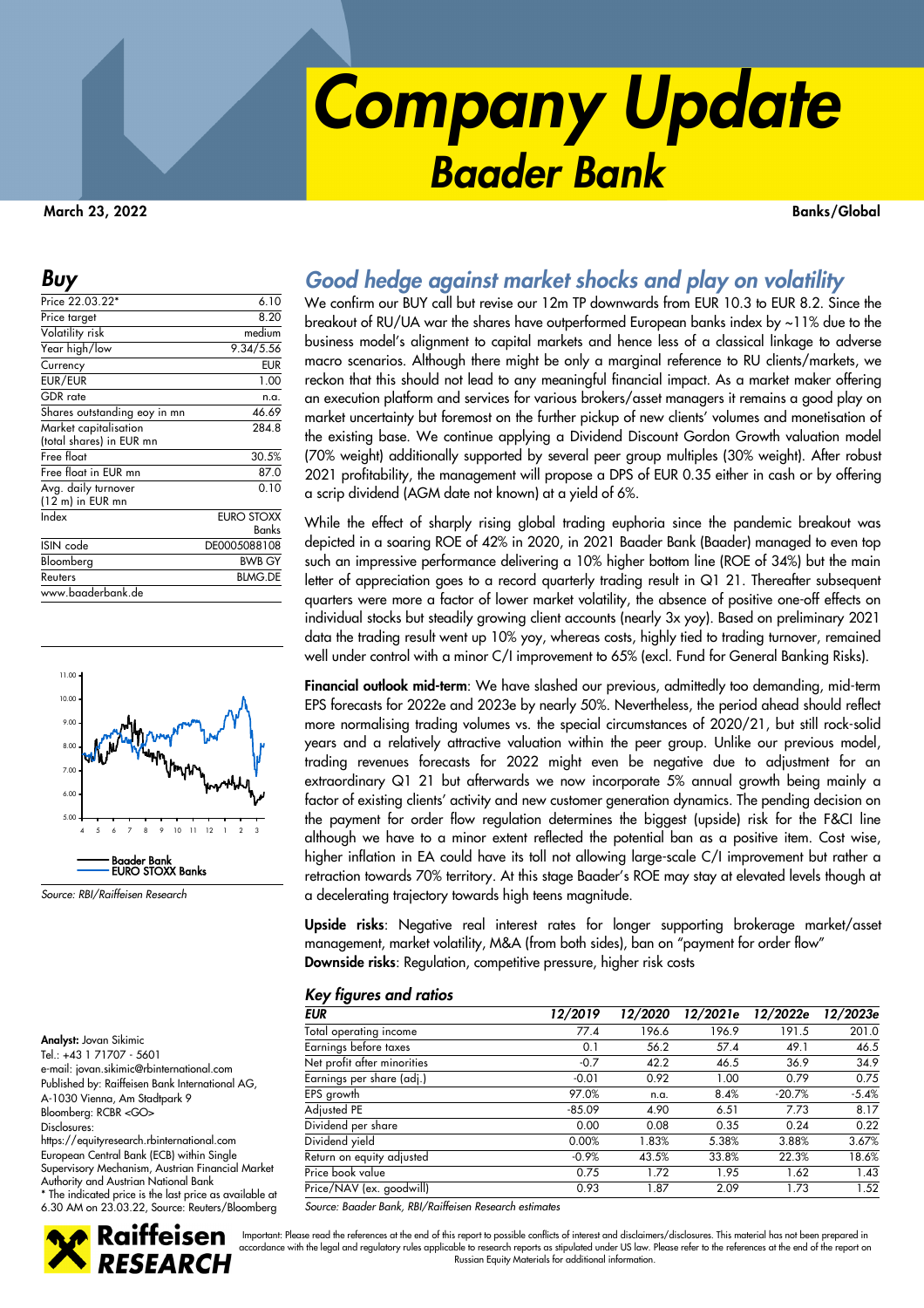### *Q4 21 in a nutshell*

Baader Bank has released the preliminary 2021 results with no full P&L and no balance sheet data. The audited results are scheduled for April 1, when the bank will also give some guidance on its 2022 outlook. The pre-tax profit of Q4 of EUR 8.4 mn remains clearly south of RBIe of EUR 25.6 mn.

The main revenue source, trading income, continued its rising trend in cumulative yoy terms (+10%); however, the growth rate decelerated from +36% in H1 and +23% after Q1-3 21 reflecting normalisation from an extraordinarily strong 2020. The Q3 trading income of EUR 38.7 mn clearly underperformed our, admittedly, too optimistic forecasts. The good point is that the performance depicts the dynamics observed at some international peers like Virtu Financial (+30% qoq) and Flow Traders (+19% qoq). Baader notes in the releases that the market volatility has come down from an exceptional 2020. At the same time, the net F&CI somewhat recovered from the low Q3 21, still affected by the consequences of an increasing fee expenses (we calculate that it increased from EUR 63 mn in 2020 to EUR 99 mn in 2021), in our view mainly owing to an elevated level of trading related fee expenses (payment for order flow, settlement costs).

On the opex front, Baader Bank surprised positively coming in significantly below our estimates, which is largely related to our demanding trading results forecasts and the high linkage to the development of expenses, particularly visible on the staff cost line (on top, the depreciation line was also better). When speaking about costs, contributions to the Fund for General Banking Risks also remained below RBIe due to lower trading turnover. Nevertheless, the cumulative C/I ratio (excl. Fund for General Banking Risks) has deteriorated from 50% after H1 and 56% after Q3 21 to 60% as of year-end 2021.

Business wise, the bank highlighted a further increase in new custody accounts from 380k after Q3 21 to 500k in Q3 implying +32% qoq, i.e. an acceleration vs. the Q3 growth rate of 21%.

| in EUR mn                                            | Q3 19         | Q4 19   | Q1 20        | Q <sub>2</sub> 20 | Q3 20           | Q4 20              | Q1 21   | Q2 21   | Q3 21                           | Q4 21p         |
|------------------------------------------------------|---------------|---------|--------------|-------------------|-----------------|--------------------|---------|---------|---------------------------------|----------------|
| Revenues                                             | 26.2          | 19.0    | 61.0         | 51.0              | 43.6            | 57.0               | 91.8    | 43.8    | 36.1                            | 43.7           |
| Interest income                                      | $-0.2$        | $-0.5$  | $-0.6$       | $-0.9$            | $-0.7$          | $-0.4$             | $-0.3$  | $-0.2$  | $-0.5$                          | nq             |
| Net F&Cl                                             | 7.5           | 6.9     | 14.6         | 7.6               | 4.5             | 4.3                | 8.4     | 1.3     | 0.9                             | 2.3            |
| Trading result                                       | 11.4          | 11.5    | 43.4         | 41.3              | 35.1            | 48.4               | 76.8    | 38.3    | 32.0                            | 37.9           |
| Sales                                                | 3.5           | 3.1     | 3.2          | 2.4               | 3.3             | 3.1                | 3.1     | 2.6     | 2.8                             | nq             |
| Other                                                | 3.9           | $-2.0$  | 0.4          | 0.6               | 1.4             | 1.7                | 3.8     | 1.8     | 0.9                             | n <sub>a</sub> |
| Associated entities                                  | 0.0           | 0.0     | 0.0          | 0.0               | 0.0             | 0.0                | 0.0     | 0.0     | 0.0                             | Na             |
| <b>Expenses</b>                                      | $-28.0$       | $-27.6$ | $-35.4$      | $-37.6$           | $-29.6$         | $-37.1$            | $-40.6$ | $-32.8$ | $-30.9$                         | $-35.2$        |
| Staff costs                                          | $-11.5$       | $-11.6$ | $-11.3$      | $-22.0$           | $-15.4$         | $-22.5$            | $-24.9$ | $-17.4$ | $-15.0$                         | $-16.2$        |
| Administrative costs                                 | $-11.0$       | $-11.4$ | $-11.9$      | $-10.8$           | $-11.8$         | $-13.6$            | $-12.6$ | $-12.9$ | $-13.1$                         | $-17.3$        |
| Depreciation/risk<br>costs                           | $-3.6$        | $-6.5$  | $-12.17$     | $-4.83$           | $-2.4$          | $-1$               | $-3.06$ | $-2.54$ | $-2.8$                          | $-1.7$         |
| o/w depreciation                                     | $-2.2$        | $-2.4$  | $-2.0$       | $-2.0$            | $-2.2$          | $-4.9$             | $-2.0$  | $-2.2$  |                                 |                |
| o/w risk costs                                       | $-1.4$        | $-4.1$  | $-10.2$      | $-2.8$            | $-0.2$          | 3.9                | $-1.1$  | $-0.3$  |                                 |                |
| Associated entities                                  | $-1.9$        | 1.9     | 0.0          | 0.0               | 0.0             | 0.0                | 0.0     | 0.0     | 0.0                             |                |
| Other provisions                                     | 0.0           | 0.0     | 0.0          | 0.0               | 0.0             | 0.0                | 0.0     | 0.0     | 0.0                             |                |
| Allocation to "Fund<br>for general banking<br>risks" | 0.0           | 10.5    | $-15.0$      | 0.0               | 0.0             | $-1.8$             | $-18.4$ | 0.1     | $-0.1$                          | $-0.1$         |
| Pre-tax profit                                       | $-1.8$        | 1.9     | 10.7         | 13.4              | 14.0            | 18.0               | 32.8    | 10.9    | 5.1                             | 8.4            |
| Income tax                                           | 0.5           | $-0.5$  | $-3.6$       | $-2.6$            | $-1.6$          | $-1.9$             | $-5.9$  | $-1.8$  | $-0.8$                          | $-1.6$         |
| Net profit                                           | $-1.3$        | 1.4     | 7.1          | 10.8              | 12.4            | 16.1               | 26.9    | 9.1     | 4.3                             | 6.8            |
| $\mathbf{I}$ .<br>$\sim$ $\sim$                      | $nn/2$ $(n +$ | $\sim$  | $\mathbf{1}$ |                   | $\cdot$ $\cdot$ | $\cdots$<br>0.0011 | .       |         | $\cdot$ $\cdot$ $\cdot$ $\cdot$ |                |

#### *Quarterly earnings development*

*Source: Company data, RBI/Raiffeisen Research; \* approximation on income tax line during 2021 due to lack of reported quarterly data* 



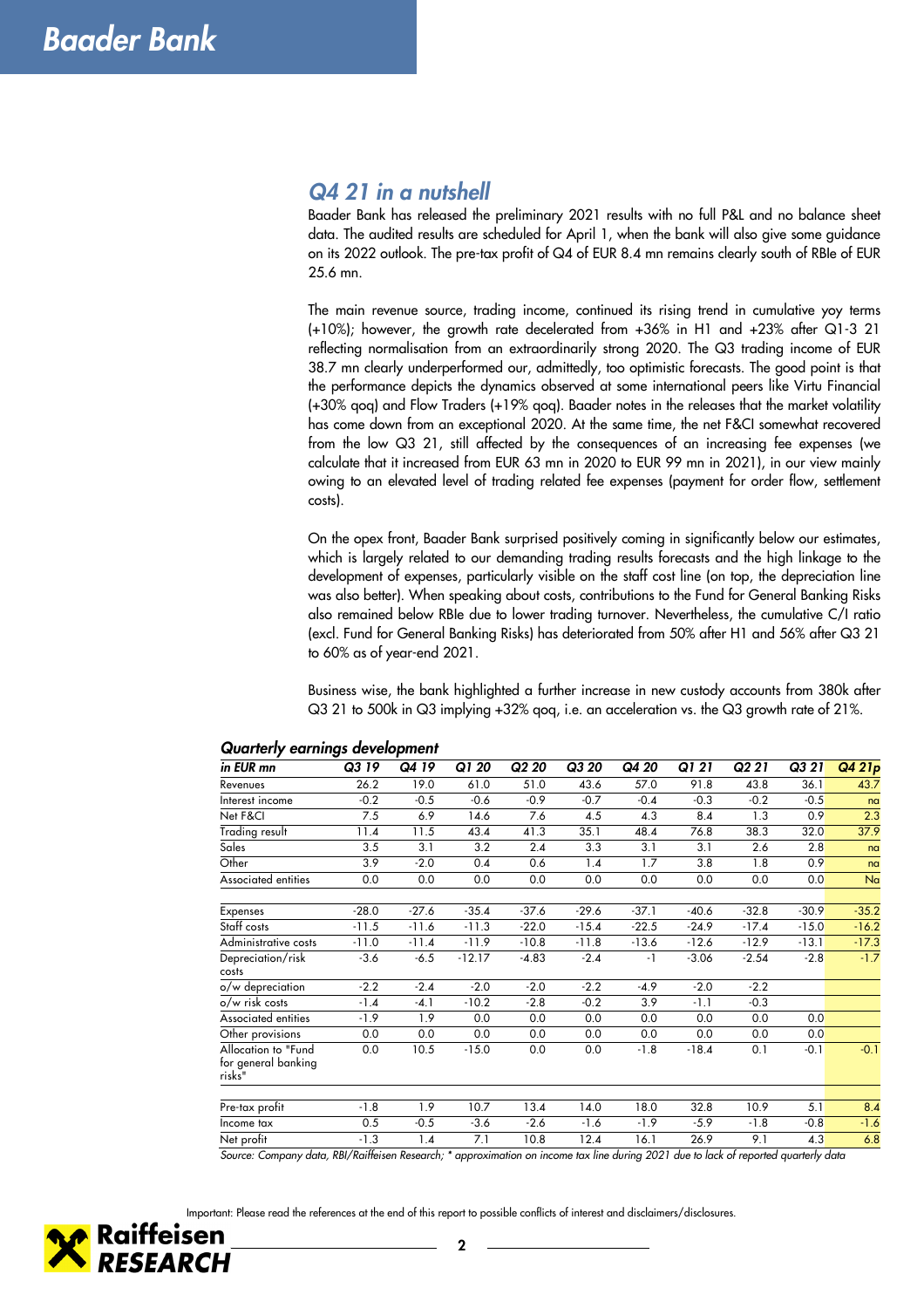## *Baader Bank*

*Extraordinary result of Q1 21 not likely to be repeated despite strong* 

*signs in Jan/Feb data* 



### *Earnings outlook 2022e-2024e*

Since the trading result of H2 21 came in visibly below our initial expectations, we need to revise our mid-term projections downwards as well. Our new scenarios imply a decline in 2022, which is purely a result of the extraordinarily high level reported in Q1 21. In our view, that might not be repeated in 2022, although monthly statistics data on trading volumes from Deutsche Börse point to still strong January and February. The whopping increase of new clients in 2022 has led to a decreasing trading margin (calculated as trading result in relation to average client accounts and volumes, see chart below); however, in our view, the ratio may rather stabilise going forward as the existing (retail) clients' activity on stock exchanges might not necessarily accelerate considerably compared to 2021.

With regards to the 2022 F&CI outlook, two issues are important to mention: 1) weaker fee income from the Equity Capital Markets segment amid geopolitical uncertainty and 2) somewhat lower F&CI expenses (mainly PFOF related) as a result of an expected lower trading volume.

#### *Changes in mid-term estimates*

| ັ<br>in EUR mn             |        |        |        | 2021p 2022e new 2023e new 2024e new 2021e old |        | 2022e old | 2023e old |
|----------------------------|--------|--------|--------|-----------------------------------------------|--------|-----------|-----------|
| Revenues                   | 215.4  | 209.0  | 218.7  | 228.9                                         | 249.2  | 270.4     | 282.9     |
| Interest income            | $-1.0$ | $-1.1$ | $-1.1$ | $-1.2$                                        | $-1.3$ | $-1.4$    | $-1.4$    |
| Net F&CI                   | 12.9   | 26.0   | 27.3   | 28.7                                          | 18.6   | 20.5      | 21.5      |
| Trading result             | 185.0  | 166.5  | 174.8  | 183.6                                         | 210.3  | 231.3     | 242.8     |
| Sales                      | 12.0   | 12.6   | 13.2   | 13.9                                          | 12.6   | 13.2      | 13.9      |
| Other                      | 6.5    | 4.9    | 4.4    | 3.9                                           | 9.0    | 6.8       | 6.1       |
| Associated entities        | 0.0    | 0.0    | 0.0    | 0.0                                           | 0.0    | 0.0       | 0.0       |
|                            |        |        |        |                                               |        |           |           |
| Expenses                   | 139.5  | 143.2  | 154.7  | 163.7                                         | 148.3  | 162.5     | 176.8     |
| Staff costs                | 73.5   | 70.6   | 73.4   | 76.3                                          | 81.9   | 90.1      | 99.1      |
| Administrative             | 55.9   | 61.5   | 66.4   | 71.7                                          | 52.9   | 58.2      | 62.9      |
| costs                      |        |        |        |                                               |        |           |           |
| Depreciation/risk<br>costs | 10.1   | 11.1   | 14.9   | 15.6                                          | 13.5   | 14.2      | 14.9      |
| depreciation               | 11.7   | 12.2   | 12.8   | 13.5                                          | 11.7   | 12.2      | 12.8      |
| risk costs                 | 1.9    | 2.0    | 2.1    | 2.2                                           | 1.9    | 2.0       | 2.1       |
| Associated entities        | 0.0    | 0.0    | 0.0    | 0.0                                           | 0.0    | 0.0       | 0.0       |
| Other provisions           | 0.0    | 0.0    | 0.0    | 0.0                                           | 0.0    | 0.0       | 0.0       |
|                            |        |        |        |                                               |        |           |           |
| C/I                        | 65%    | 69%    | 71%    | 71%                                           | 60%    | 60%       | 63%       |
| <b>ROE</b>                 | 34%    | 22%    | 19%    | 17%                                           | 41%    | 35%       | 27%       |
| Net profit                 | 46.5   | 36.9   | 34.9   | 35.2                                          | 58.6   | 67.3      | 65.9      |

*Source: Company data, RBI/Raiffeisen Research estimates* 

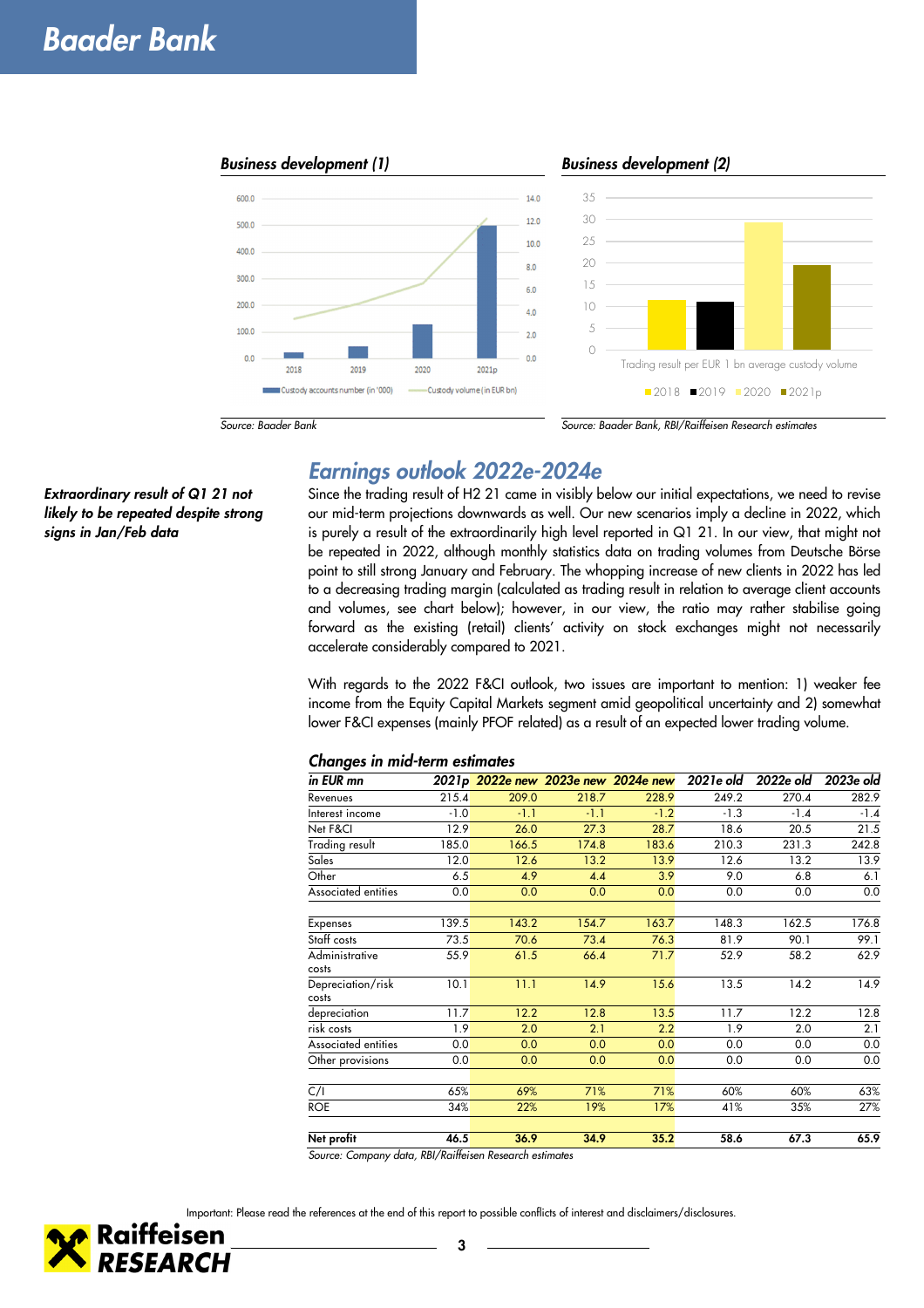*Payment for order flow regulation to determine the F&CI outlook in midterm* 

Beyond 2022, the F&CI outlook is heavily dependent on the final outcome of PFOF regulation, which according to current consensus may rather result in a PFOF ban. Currently there are different opinions from various market participants. Baader Bank believes that the ban on PFOF will reduce the F&CI expenses burden and should not trigger a loss of clients; gettex, its main exchange platform, should be able to continue offering a low-cost trading model in the new environment as well. The key unknown here is to which extent the order flow might be affected and how the competition among market makers and stock exchanges might evolve in such a new environment without a "financial component" paid to brokers as flow providers. The PFOF ban scenario may rather be an issue for low-cost brokers, such as Trade Republic, which may be forced to reconsider their pricing model towards retail investors. At the same time, classic stock exchanges reckon that they might be among the beneficiaries of the PFOF ban on the expectations that order flow will be re-shifted to them.

Regarding payment for order flow in Europe, a MIFID2/MIFIR draft regulation was published in November 2021 to prohibit any payment of that type. The draft states that there will be a "*Ban on payment for forwarding client orders for execution*". More specifically, it is noted that "*Investment firms acting on behalf of clients shall not receive any fee or commission or nonmonetary benefits from any third party for forwarding client orders to such third party for their execution".* It will be necessary to see how the interpretation will be set out in the final law and what consequences it will have for brokers and market makers. In any case, it could endanger the zero-fee broker models, which would have to reconsider their pricing strategies going forward. However, it is not expected that the final law will still be implemented before end-2022. Baader Bank's management expects that the new regulation could come into force – if at all - at the beginning of 2023. *Upcoming regulation in Europe to ban PFOF* 

> Despite some minor deterioration vs. the extraordinarily strong years 2020 and 2021, the cost efficiency should remain strong with a CIR in the range of 65-71%. Overall, underlying ROE is expected to normalise towards 18-20% territory assuming a robust 35% average dividend payout.





*Source: Baader Bank, RBI/Raiffeisen Research Source: Baader Bank, RBI/Raiffeisen Research*

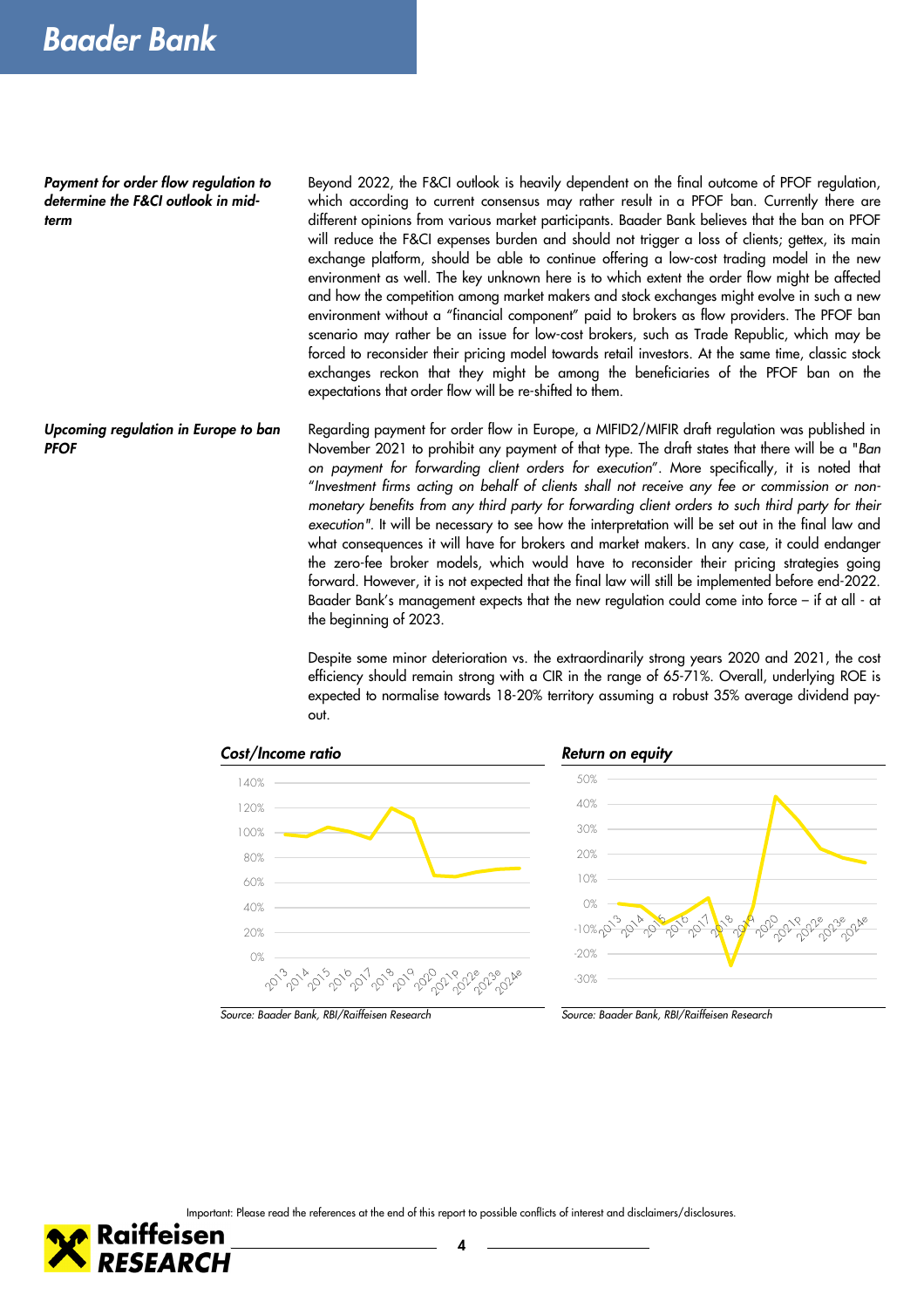



*Market trends - charts* 



*Deutsche Börse: monthly trading volume Correlation between Baader and market (qoq)*



*Source: Bloomberg Source: FlatexDegiro*



Jan-17 Jan-18 Jan-19 Jan-20 Jan-21 Jan-22

Total order book volume (in €m) Equities volume



-40% -20% 0% 20% 40% 60% 80%

Important: Please read the references at the end of this report to possible conflicts of interest and disclaimers/disclosures.

 $(in \in m)$ 

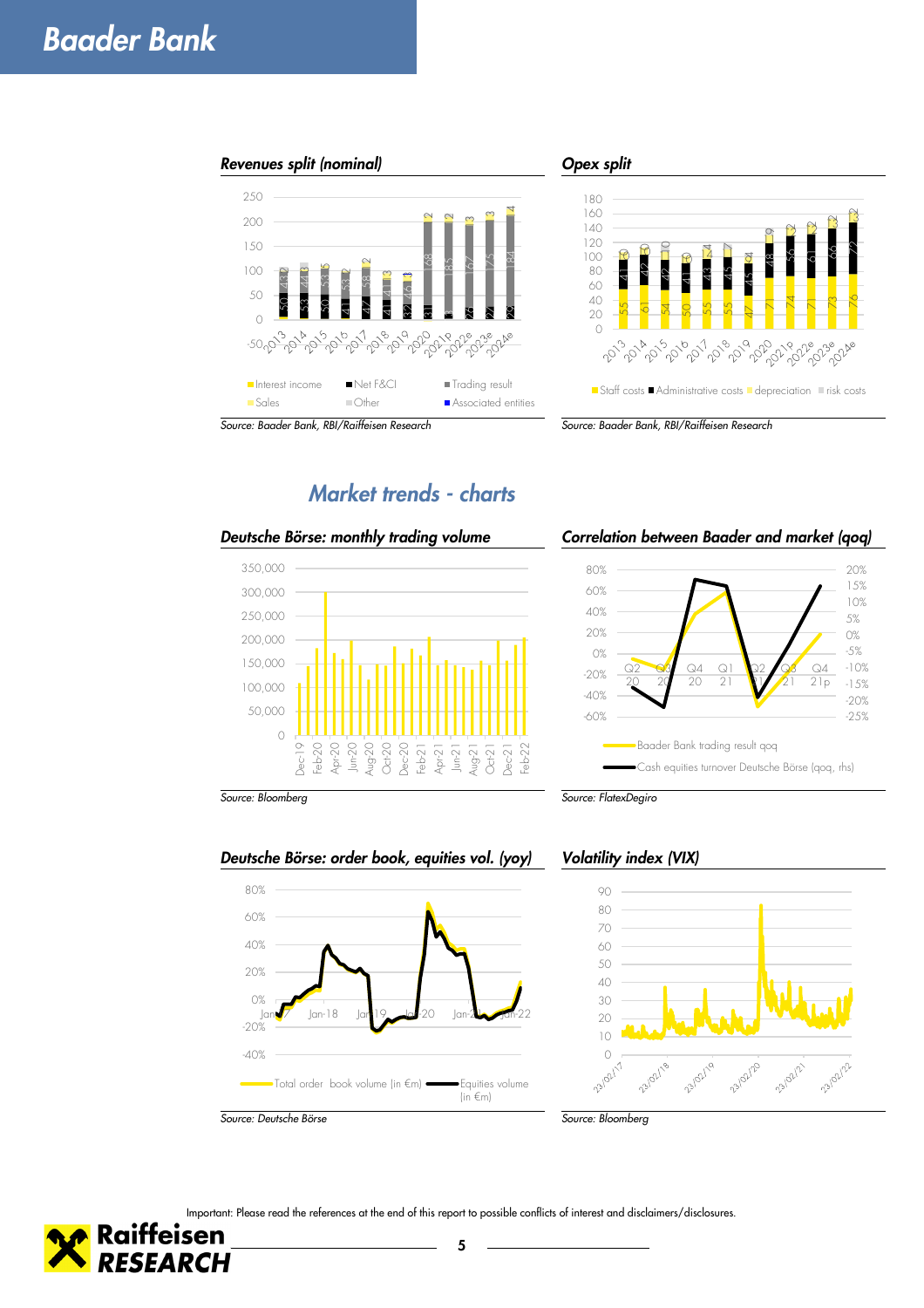### *Peer group screening*

Berliner Effektengesellschaft/Tradegate AG is a German market maker specialist on the Frankfurt Stock Exchange and a major shareholder of Tradebank AG, which is listed separately. Tradegate was able to further improve revenues in 2021 after a record year in 2020. With a total volume of 62 mn trades, the number of transactions increased by 14% yoy pushing revenues up by 16.5% yoy in 2021. However, the operating result in 2021 could not reach the level of 2020 (EUR 177 mn vs. EUR 182 mn in 2020). The company was generous in sharing profits with shareholders increasing its DPS from EUR 1.80 to EUR 4.00. The new year started solidly with a very high monthly trade volume of EUR 37 bn in January 2022 (higher volume than in 9 out of 12 months in 2021) despite a yoy drop of 15%. Despite the extraordinarily strong January 2021 (which was one of the three months in 2021 with higher volumes), the company does not provide any guidance for FY22 yet. *Berliner Effektenges. (Tradegate AG)* 

Lang & Schwarz acts as a market maker and holds its own trading platform "LS Exchange", which is a competitor to Baader's gettex, as well as an OTC platform. Besides that, in contrast to Baader, one of the main business lines for L&S is the origination and sale of structured products. The trading result for 2021 was EUR 112.1 mn representing a more than 40% yoy increase. However, net profit (before adjusting for the Fund for General Banking Risks) dropped to EUR 20.7 mn vs. EUR 37.6 mn in 2020 due to a EUR 45.5 mn one-off risk provision related to allegations of involvement in cum-ex transactions in 2007-11. L&S was able to increase the number of trades by 85% yoy. The company has recently indicated that it performed very positively in the first few weeks of 2022. *Lang & Schwarz AG*



*Source: Deutsche Börse, Baader Bank, RBI/Raiffeisen Research Source: FlatexDegiro*

#### *FlatexDEGIRO*

FlatexDegiro is the fastest-growing online brokerage platform and the largest retail online broker in Europe with over 91 mn security transactions in 2021. It had a successful FY 21 with total revenues increasing by 60% yoy. Also, the number of customer accounts soared by 55% to 2.1 mn. An essential driver of the strong performance apart from the strong customer/revenue growth was an improvement in margins per transaction (approx. EUR 4.59 per transaction in 4Q 21, +31.5% yoy). For 2022 Flatex expects that the average customer will trade less than in 2021, while the company aims to increase its customer base by 30-40% to 2.7-2.9 mn. Nevertheless, the board only predicted an increase from 91 mn transactions in 2021 to 95-115 mn for this calendar year in a press release in January. These forecasts are based on the expectation of lower market volatility, which could lead to an average customer trading activity of 40-45 transactions (vs. 55 in 2021). Regarding the consequences of the Russian invasion, Flatex stated that the sanctions should not significantly weigh on its business owing to the insignificant

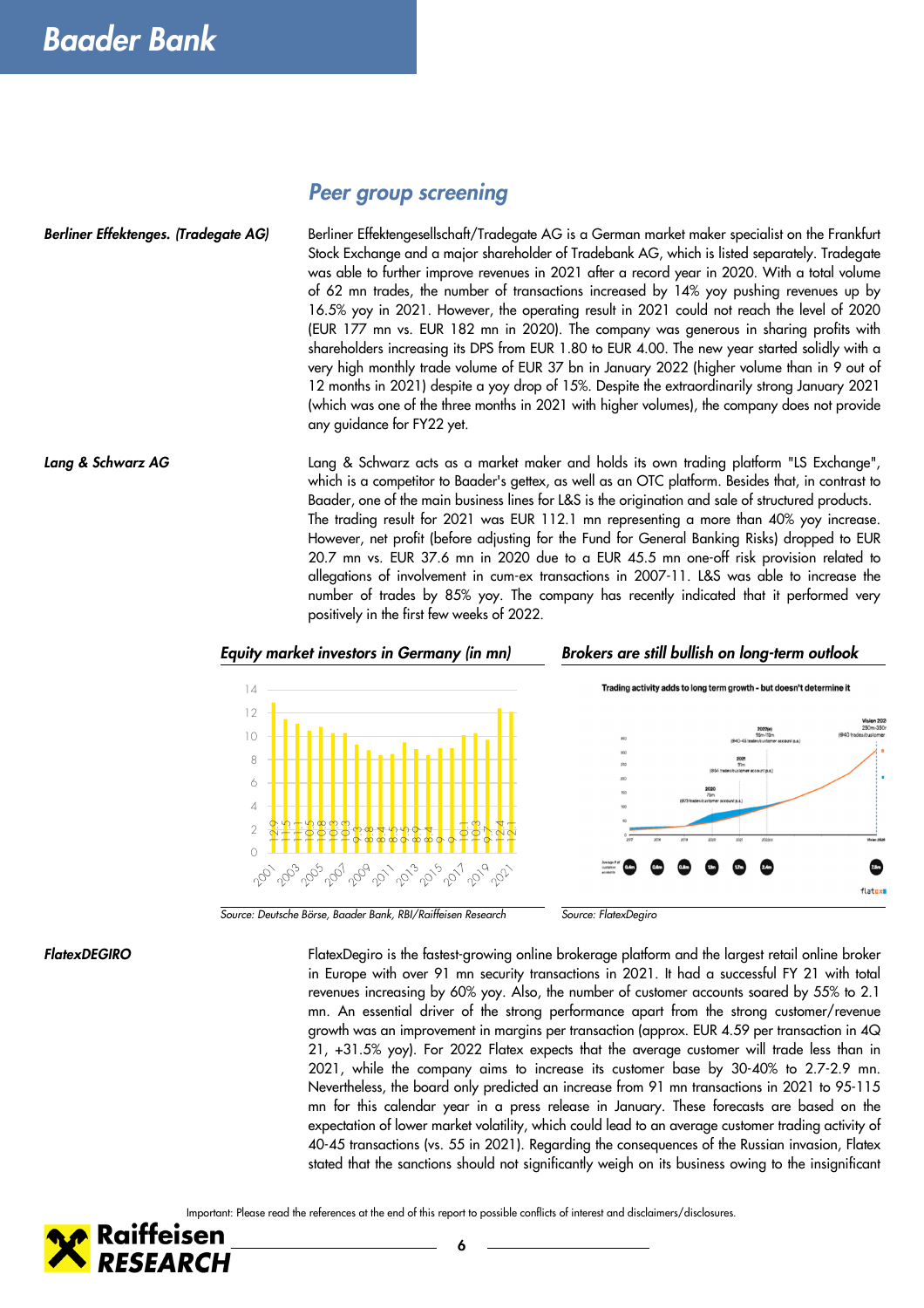*Virtu Financial*

*Flow Traders*

*US market trends*

number of trades and products related to Russia. On the other hand, Flatex's business model could benefit from the higher volatility.

#### *What is going on internationally?*

Virtu Financial is a global leader in market making and execution services from the US, specialised in equity trading. Virtu's total revenues for FY 21 amounted at USD 28 bn of which almost 75% originated from trading income, with the second most important source of revenue being commissions and technology services. Virtu had a very successful 4Q 21 with an increase of almost 50% qoq in market making business (volumes were up 10% and volatility 26%) benefiting a lot from macroeconomic tailwinds such as the changes in global monetary policies and social & geopolitical uncertainty. Also, zero commission trading emerged as an enormously important trend leading to a rise in interest in equity and options trading. Based on consensus expectations (source: Bloomberg, before the RU/UA war outbreak), Virtu's net trading income is expected to fall by 18% yoy in 2022 and to flatten in 2023. Also, based on normalised trading and less volatility boosting events, the EBITDA margin and ROIC should decline by quite a bit compared to the highly volatile 2021.

Flow Traders is a leading market maker and liquidity provider specialised in ETPs and expanding into other asset classes with headquarters in Amsterdam. It holds the leading position in equity, fixed income, cryptocurrency and commodity ETFs in the EMEA region in this regard. After the exceptionally strong year 2020 with an outstanding trading income of > EUR 900 mn, Flow Traders was able to show a solid NTI of EUR 384 mn in 2021 under normalising conditions. Flow Traders distinguishes four market trends that could shape the future of its business model: the growing acceptance and relevance of ETPs as well as the increasing electronification in fixed income instruments, currencies and commodities are the first two of these trends. The rise of digital assets is also a strong emerging potential seen by Flow Traders (EUR 6.1 bn of digital asset ETP market value traded in 4Q 21). Especially the rise of crypto and DeFi products speaks for this trend. As a final point given its strong presence in the EU the regulations towards PFOF and requirements for liquidity providers might have a visible effect on the business model.

According to market data, retail investors accounted for 18.5% of the total US equity trading volume in 4Q 21 compared to the peak of 24% in Q1 21 with the likelihood that such development could continue in the future, especially if volatility persists. After the start of the pandemic and the consequent high volatility, the market shifted from being flooded by selfdirected unexperienced traders to a huge increase in option trading on a semi-professional level (in Europe it is mainly done via certificates, not the business segment in which Baader operates in). As a result, the share of equity trading has been gradually reduced. The largest brokers generated up to 60-70% of the respective PFOF during 2021 (payment for order flow) revenues from options trading.

High volatility in 2021 driven by the ongoing pandemic effects and meme-stock hypes resulted in a growing number of retail equity investors in 2021 vs. the already extraordinary growth in 2020. Triggered by those effects, the total PFOF payments from wholesale market makers to the largest brokers increased by 33.4% yoy in 2021 to USD 3.8 bn, while according to a Bloomberg survey, the 2021 level is not expected to be reached in 2022, especially if there is not another pandemic wave or something similar to the meme-stock hype in Q1 2021 and 2020. From a market maker's perspective, it will be important to keep an eye on options trading in 2022 since it was a massive elevating factor for the PFOF volume increase. The impact of the first quarter remains to be observed, as the Russian invasion has enormously driven volatility on the stock market. The consequences of this further increase in volatility will have to be monitored, but it typically could result in an increase in trading activities and therefore in increased transactions by brokers and market makers.

Important: Please read the references at the end of this report to possible conflicts of interest and disclaimers/disclosures.



**7**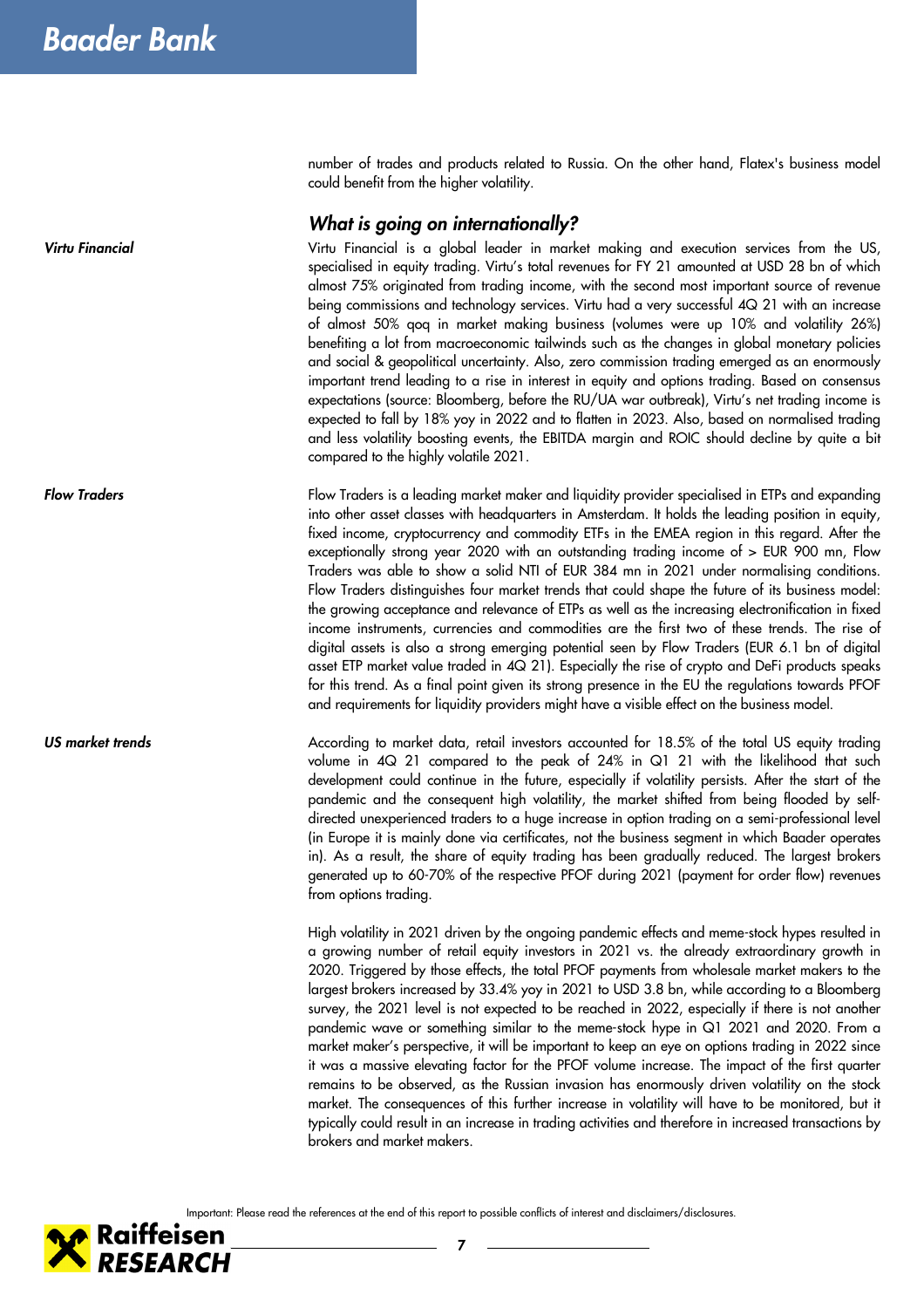

*Baader Bank shares vs. selected peers (rebased to 100)*



*Source: Bloomberg*

### *Valuation*

We derive our new target price of EUR 8.2 vs. EUR 10.30 before as an average of the below depicted intrinsic (70% weight) and peer-based valuation methods (30% weight).

#### *Intrinsic valuation method*

#### **Dividend Discount Gordon Growth**

A DDGG model is our preferred method to value banks in our coverage universe. We employ a two-stage model. In the first stage, we explicitly forecast bank earnings and dividend payments and also account for the return of excess capital to shareholders. The second stage comprises a terminal value determined by a fair value price/book ratio based on assumed sustainable cost of equity, normalised profitability and long-term potential growth rates.

We assume trading revenues to reach the 2021 level again in 2024 and to stay flattish afterwards, a normalisation of F&CI income to pre-PFOF burdened level around 2024-25e, a cost/income ratio in the range of 67-70% and a 25% tax rate. On the COE front, we continue using an equity risk premium of 6.0% and a company beta of 1.2.

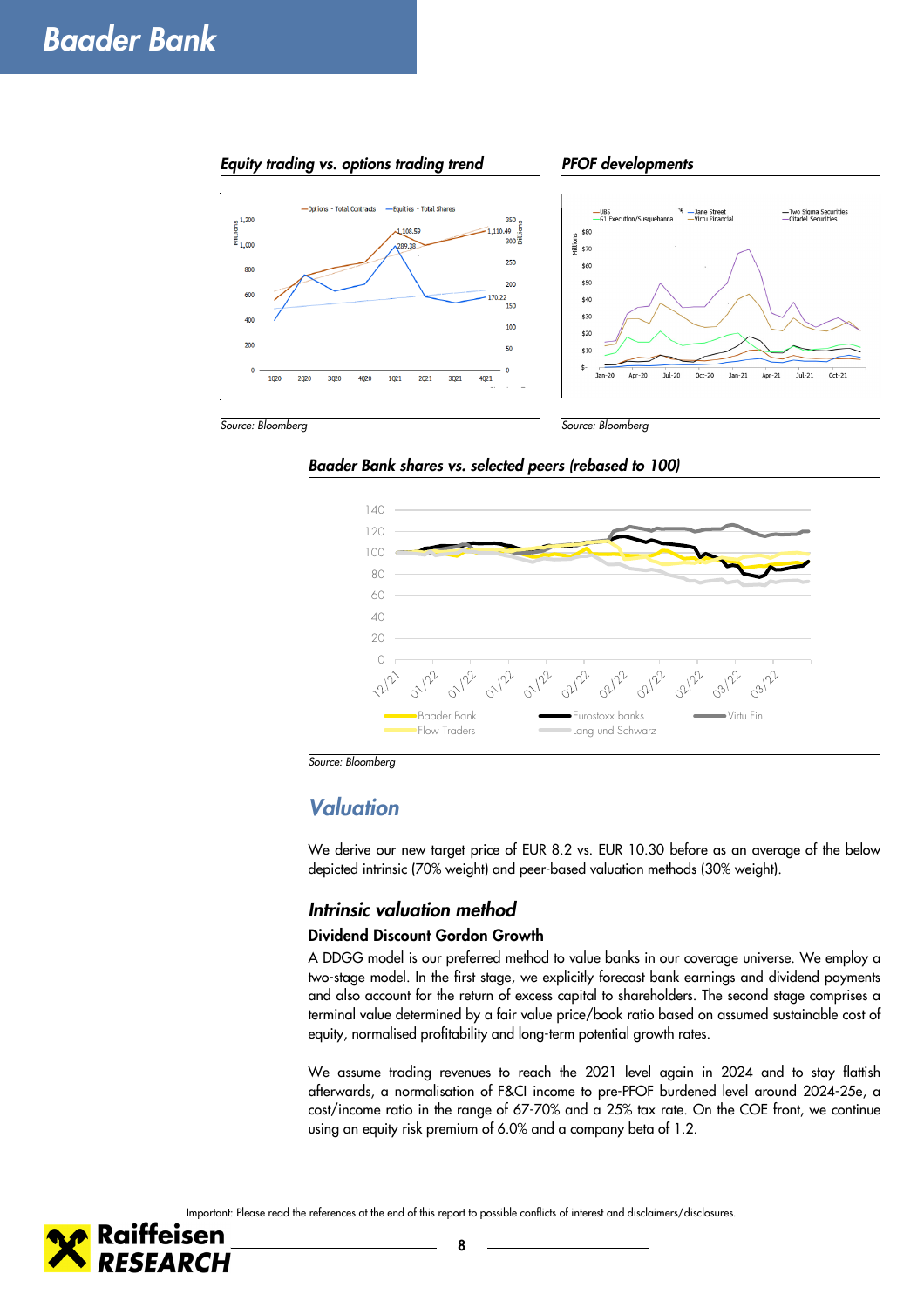| in EUR                      | 2021 <sub>p</sub> | 2022e    | 2023e   | 2024e | 2025e | 2026e | 2027e | 2028e | TV    |
|-----------------------------|-------------------|----------|---------|-------|-------|-------|-------|-------|-------|
| <b>BVPS</b>                 | 3.4               | 3.8      | 4.3     | 4.8   | 5.4   | 6.0   | 6.6   | 7.3   | 7.3   |
| EPS growth*                 | 10.3%             | $-20.7%$ | $-5.4%$ | 0.9%  | 2.5%  | 7.4%  | 7.1%  | 6.9%  | 2.0%  |
| ROE adj.                    | 33.4%             | 22.0%    | 18.4%   | 16.4% | 15.1% | 14.6% | 14.1% | 13.6% | 12.7% |
| <b>EPS</b>                  | 0.99              | 0.79     | 0.75    | 0.75  | 0.77  | 0.83  | 0.89  | 0.95  |       |
| <b>DPS</b>                  | 0.35              | 0.24     | 0.22    | 0.23  | 0.23  | 0.25  | 0.27  | 0.28  |       |
| LT risk free rate           | 0.05%             | 0.15%    | 0.25%   | 0.35% | 0.40% | 0.50% | 1.00% | 1.25% | 2.00% |
| Equity risk<br>premium      | 6.00%             | 6.00%    | 6.00%   | 6.00% | 6.00% | 6.00% | 6.00% | 6.00% | 6.00% |
| Company beta                | 1.2               | 1.2      | 1.2     | 1.2   | 1.2   | 1.2   | 1.2   | 1.2   | 1.2   |
| Cost of equity              | 7.3%              | 7.4%     | 7.5%    | 7.6%  | 7.6%  | 7.7%  | 8.2%  | 8.5%  | 9.2%  |
| Target P/B                  |                   |          |         |       |       |       |       |       | 1.5   |
| Terminal value              |                   |          |         |       |       |       |       |       | 10.9  |
| <b>DPS</b>                  | 0.35              | 0.24     | 0.22    | 0.23  | 0.23  | 0.25  | 0.27  | 0.28  |       |
| Discounted<br>DPS/TV        | 0.35              | 0.24     | 0.21    | 0.20  | 0.19  | 0.19  | 0.18  | 0.18  | 6.34  |
| Sum of discounted<br>values | 8.06              |          |         |       |       |       |       |       |       |
| 12m TP                      | 8.06              |          |         |       |       |       |       |       |       |

#### *Dividend Discount Gordon Growth model*

*Source: RBI/Raiffeisen Research* 

#### *Peer-based valuation methods*

We have used a sample of nine banks with similar business models mainly operating as market makers and brokers. It is important to stress that there is no 100% overlap between selected competitors given the various types of revenue streams split. In addition, due to the lack of official forecasts, we have not taken into account the relevant multiples of Baader's main peers on the domestic market.

#### *Peer group comparison*

|                                 | P/E                |           |       |      | Div. yield | P/B  |           |                 | <b>ROE</b> |       |       |       |
|---------------------------------|--------------------|-----------|-------|------|------------|------|-----------|-----------------|------------|-------|-------|-------|
|                                 | 1FY                | 2FY       | 3FY   | 1FY  | 2FY        | 3FY  | 1FY       | 2FY             | 3FY        | 1FY   | 2FY   | 3FY   |
| Virtu                           | 10.20              | 10.18     | 10.22 | 2.7% | 2.7%       | 2.7% | 2.52      | 2.27            | 1.58       | 29.3% | 25.5% | 23.0% |
| Cowen Inc                       | 4.13               | 3.60      | 3.18  | 1.8% | 2.2%       | 2.7% | 0.68      | 0.62            | 0.60       | 20.1% | 20.5% | 15.0% |
| Jefferies Fin.<br>Group         | 8.81               | 7.84      | 6.67  | 3.7% | 4.1%       | 3.0% | 0.78      | 0.74            | 0.80       | 8.9%  | 11.1% | 12.0% |
| Tradeweb<br>Markets Inc         | 47.51              | 41.55     | 36.64 | 0.4% | 0.5%       | 0.5% | 3.74      | 3.55            | 3.36       | 8.0%  | 9.5%  | 12.0% |
| <b>Flow Traders</b>             | 12.86              | 11.56     | 13.86 | 5.3% | 5.2%       | 5.6% | 2.55      | 2.33            | 2.24       | 22.3% | 21.1% | 17.0% |
| <b>ABC</b> Arbitrage            | 17.51              | 12.76     | 10.91 | 4.6% | 6.2%       | 7.3% | 2.94      | 2.69            | 2.49       | 16.9% | 21.9% | 23.8% |
| Swissquote Group<br>Holding     | 12.54              | 12.40     | 11.42 | 1.9% | 2.0%       | 2.1% | 4.15      | 3.35            | 2.78       | 37.5% | 30.1% | 25.1% |
| FlatexDegiro                    | 23.17              | 11.60     | 8.50  |      |            |      |           |                 |            | 11.9% | 22.1% | 23.1% |
| Median                          | 12.70              | 11.58     | 10.57 | 2.7% | 2.7%       | 2.7% | 2.55      | 2.33            | 2.24       | 18.5% | 21.5% | 20.0% |
| Baader Bank<br>$\sim$<br>$\sim$ | 7.49<br>$nn/2$ $n$ | 7.92<br>- | 7.85  | 4.0% | 3.8%       | 3.8% | 1.56<br>. | 1.38<br>1.5.000 | 1.23       | 22.2% | 18.5% | 16.5% |

*Source: Bloomberg, RB I/Raiffeisen Research, based on closing prices as of March 15, 2022* 

**Price/Book – ROE Regression**: Our peer group displays a relatively low correlation of Price/Book multiples and consensus ROE expectations (R-squared 0.2 on 2022e and 2023e estimates). We therefore apply only 5% weight of the resulting regression equations to derive a fair value.

#### *Price/Book – ROE Regression*

|                  | 2022e    | 2023e    | 2024e    | Average |
|------------------|----------|----------|----------|---------|
| Baader Bank ROE  | 22.2%    | 18.5%    | 16.5%    |         |
| <b>BVPS</b>      | 3.77     | 4.28     | 4.81     |         |
| PB/-ROE equation |          |          |          |         |
| x                | 4.710922 | 3.374435 | 4.887602 |         |
| y intercept      | 1.520726 | 1.548806 | 1.08705  |         |
| Target P/B       | 2.56     | 2.17     | 1.90     |         |
| Implied          | 9.68     | 9.30     | 9.11     | 9.21    |

*Source: Bloomberg, RBI/Raiffeisen Research* 

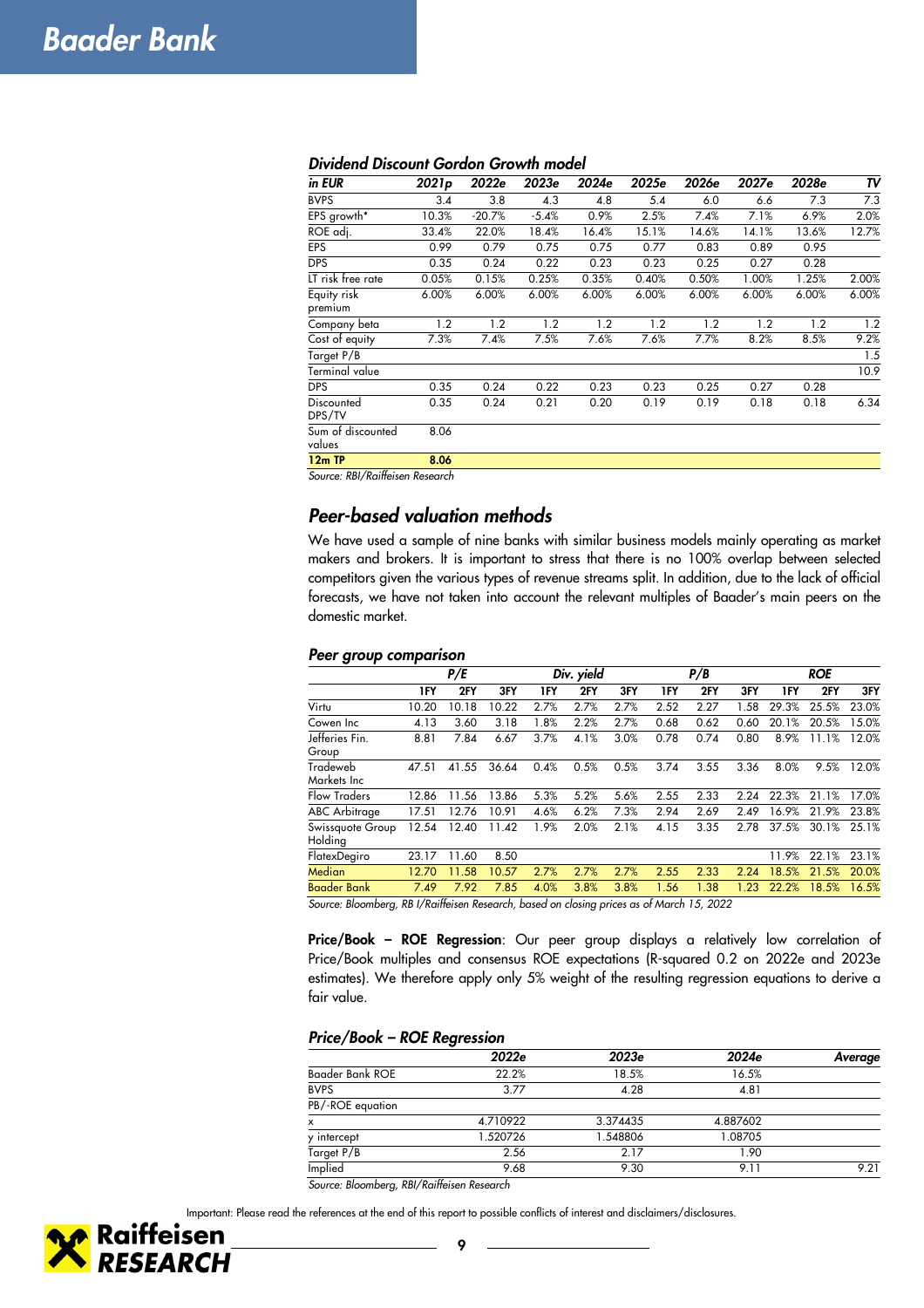**Price/earnings**: P/E multiples have been historically used to value banks with solid balance sheets and healthy capital generation and comparable dividend policies. We have excluded the two highest peer multiples (thus adding a bit of conservativism to our methodology) to derive our peer-based valuation range and applied our mid-term bottom-line projections. We attach 15% weight.

#### *Price/Earnings*

|                                    | 2022e       | 2023e | 2024e | Average |
|------------------------------------|-------------|-------|-------|---------|
| Baader Bank EPS                    | 0.79        | 0.75  | 0.75  |         |
| Peer group                         | 12.70       | 1.58  | 10.57 |         |
| Implied                            | 0.00        | 8.62  | 7.94  | 8.28    |
| $\sim$ $\sim$ $\sim$ $\sim$ $\sim$ | ل مان المان |       |       |         |

*Source: Bloomberg, RBI/Raiffeisen Research* 

**Dividend yield**: A fair value derived from the dividend yield assumes the average peer dividend yield as a proxy for the asset to be valued. We consider a 10% weight.

#### *Dividend yield*

|                 | 2022e | 2023e | 2024e | Average |
|-----------------|-------|-------|-------|---------|
| Baader Bank DPS | 0.24  | 0.22  | 0.23  |         |
| Peer group      | 2.7%  | 2.7%  | 2.7%  |         |
| Implied         | 8.66  | 8.19  | 8.26  | 8.22    |

*Source: Bloomberg, RBI/Raiffeisen Research* 

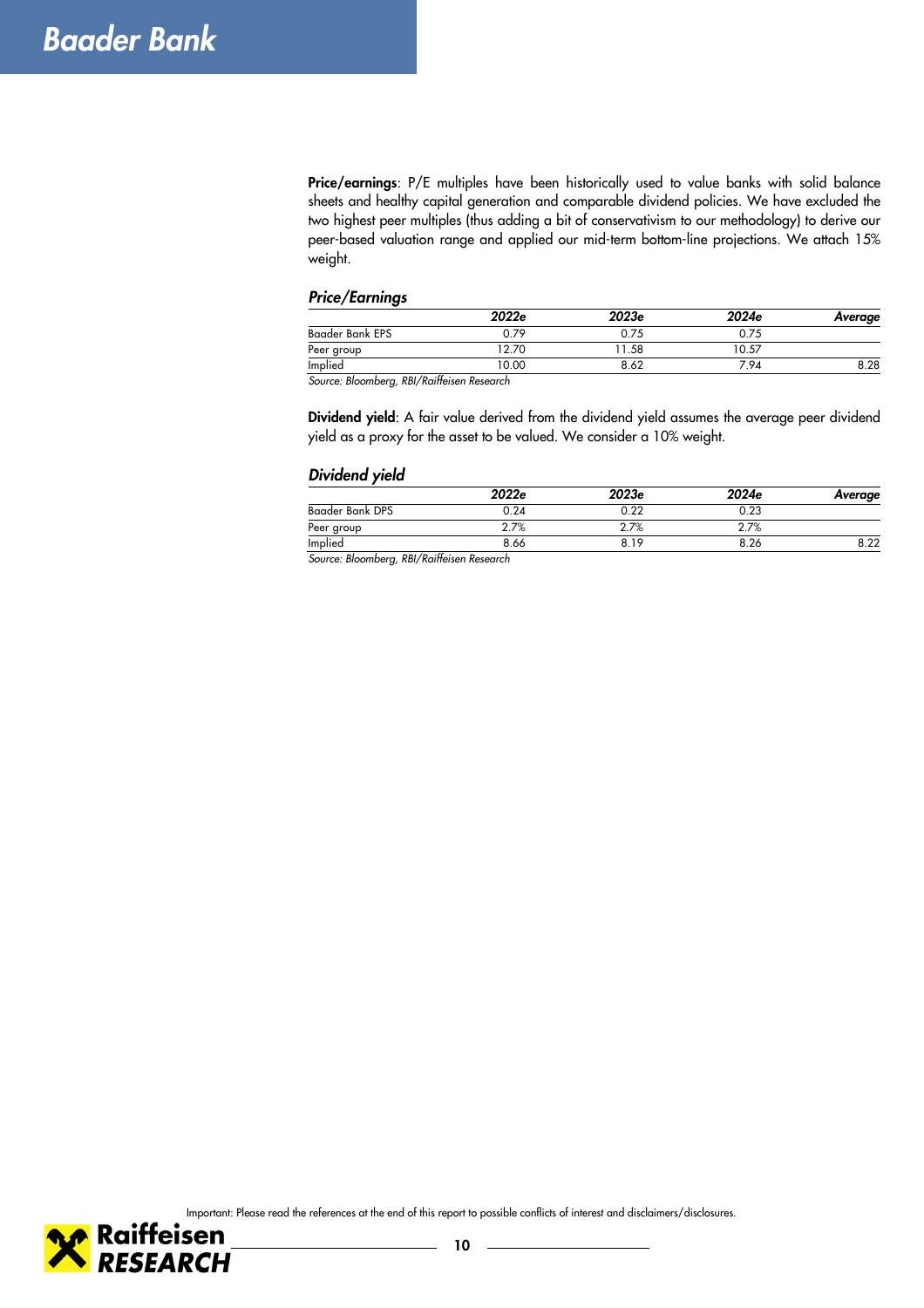| Income statement (EUR mn)                 | 12/2018  | 12/2019   | 12/2020  | 12/2021e | 12/2022e | 12/2023e |
|-------------------------------------------|----------|-----------|----------|----------|----------|----------|
| Total interest income                     | 0.5      | $-0.8$    | $-2.6$   | $-1.0$   | $-1.1$   | $-1.1$   |
| Total interest expense                    | 0.0      | 0.0       | 0.0      | 0.0      | 0.0      | 0.0      |
| Net interest income                       | 0.5      | $-0.8$    | $-2.6$   | $-1.0$   | $-1.1$   | $-1.1$   |
| Net fee & commission                      | 40.5     | 32.1      | 31.0     | 12.9     | 26.0     | 27.3     |
| Net trading result                        | 40.9     | 46.1      | 168.2    | 185.0    | 166.5    | 174.8    |
| Other banking operations                  | 0.0      | 0.0       | 0.0      | 0.0      | 0.0      | 0.0      |
| <b>Total operating income</b>             | 81.9     | 77.4      | 196.6    | 196.9    | 191.5    | 201.0    |
| Losses on loans and adv.                  | 0.0      | 0.0       | 0.0      | 0.0      | 0.0      | 0.0      |
| Personnel expenses                        | $-54.7$  | $-46.5$   | $-71.2$  | $-73.5$  | $-70.6$  | $-73.4$  |
| Other adm. expenses                       | $-45.4$  | $-44.6$   | $-48.1$  | $-55.9$  | $-61.5$  | $-66.4$  |
| Depreciation of PPE                       | $-17.4$  | $-13.1$   | $-20.4$  | $-10.1$  | $-11.1$  | $-14.9$  |
| Depreciation of intangible assets         | 0.0      | 0.0       | 0.0      | 0.0      | 0.0      | 0.0      |
| <b>Administrative expenses</b>            | $-117.5$ | $-104.2$  | $-139.7$ | $-139.5$ | $-143.2$ | $-154.7$ |
| Other operating profit/loss               | 16.1     | 26.9      | $-0.7$   | 0.0      | 0.8      | 0.1      |
| <b>Earnings from ordinary activities</b>  | $-19.5$  | 0.1       | 56.2     | 57.4     | 49.1     | 46.5     |
| Adj. profit from ordinary activities      | $-19.5$  | 0.1       | 56.2     | 57.4     | 49.1     | 46.5     |
| Gain/loss on net monetary position        | 0.0      | 0.0       | 0.0      | 0.0      | 0.0      | 0.0      |
| <b>Earnings before taxes</b>              | $-19.5$  | 0.1       | 56.2     | 57.4     | 49.1     | 46.5     |
| Taxes on income                           | $-1.6$   | $-0.5$    | $-14.1$  | $-10.9$  | $-12.3$  | $-11.6$  |
| Extraordinary result                      | 0.0      | 0.0       | 0.0      | 0.0      | 0.0      | 0.0      |
| Net profit before minorities              | $-21.1$  | $-0.5$    | 42.2     | 46.5     | 36.9     | 34.9     |
| Minority interests held outside the group | $-0.3$   | $-0.2$    | 0.0      | 0.0      | 0.0      | 0.0      |
| Net profit after minorities               | $-21.4$  | $-0.7$    | 42.2     | 46.5     | 36.9     | 34.9     |
| <b>Adjusted net profit</b>                | $-21.4$  | $-0.7$    | 42.2     | 46.5     | 36.9     | 34.9     |
| <b>Balance sheet (EUR mn)</b>             | 12/2018  | 12/2019   | 12/2020  | 12/2021e | 12/2022e | 12/2023e |
| Cash & central bank                       | 209.1    | 237.8     | 488.8    | 939.3    | 1.038.3  | 1,148.2  |
| Financial institutions                    | 99.2     | 78.6      | 163.0    | 179.3    | 197.2    | 217.0    |
| Loans & advances to customers             | 26.8     | 38.5      | 47.3     | 59.1     | 65.0     | 71.5     |
| Credit provisions                         | 0.0      | 0.0       | 0.0      | 0.0      | 0.0      | 0.0      |
| Trading assets                            | 49.4     | 37.9      | 36.8     | 40.5     | 44.5     | 49.0     |
| Other current fin. assets (AFS)           | 207.7    | 109.3     | 45.6     | 50.2     | 55.2     | 60.7     |
| Investments (HTM & strat. partic.)        | 8.0      | 7.3       | 9.6      | 10.6     | 11.6     | 12.8     |
| Property and equipment                    | 81.7     | 77.4      | 74.5     | 82.0     | 90.1     | 99.2     |
| Goodwill                                  | 17.6     | 14.2      | 9.3      | 10.2     | 11.3     | 12.4     |
| Other intangible assets                   | 0.0      | 0.0       | 0.0      | 0.0      | 0.0      | 0.0      |
| Deferred tax assets                       | 7.5      | 8.6       | 7.7      | 8.5      | 9.3      | 10.2     |
| Other assets                              | 6.2      | 7.8       | 5.9      | 6.5      | 7.1      | 7.9      |
| <b>Total assets</b>                       | 713.2    | 617.4     | 888.5    | 1,386.1  | 1,529.7  | 1,688.8  |
| Due to financial institutions             | 98.8     | 61.8      | 82.6     | 90.9     | 99.9     | 109.9    |
| <b>Customer deposits</b>                  | 487.2    | 444.1     | 593.6    | 1,038.8  | 1,142.7  | 1,256.9  |
| Debt securities issued                    | 0.0      | 0.0       | 0.0      | 0.0      | 0.0      | 0.0      |
| <b>Trading liabilities</b>                | 0.0      | 0.0       | 0.0      | 0.0      | 0.0      | 0.0      |
| Provisions                                | 0.0      | 0.0       | 0.0      | 0.0      | 0.0      | 0.0      |
| Deferred taxes                            | 0.0      | 0.0       | 0.0      | 0.0      | 0.0      | 0.0      |
| Accruals and def. income                  | 0.0      | 0.0       | 0.0      | 0.0      | 0.0      | 0.0      |
| Other liabilities                         | 51.2     | 36.7      | 91.3     | 100.5    | 110.5    | 121.6    |
| Subordinated capital                      | 0.0      | 0.0       | 0.0      | 0.0      | 0.0      | 0.0      |
| Minority interests (BS)                   | 1.7      | 0.8       | 1.0      | 1.0      | 1.0      | 1.0      |
| Shareholders' equity                      | 74.3     | 73.9      | 119.9    | 154.9    | 175.5    | 199.3    |
| Liabilities & shareholders' equity        | 713.2    | 617.3     | 888.4    | 1,386.0  | 1,529.6  | 1,688.8  |
| Other ratios $(x)$                        | 12/2018  | 12/2019   | 12/2020  | 12/2021e | 12/2022e | 12/2023e |
| Loan growth                               | n.a.     | 43.7%     | 22.9%    | 25.0%    | 10.0%    | 10.0%    |
| Deposit growth                            | n.a.     | $-8.8%$   | 33.7%    | 75.0%    | 10.0%    | 10.0%    |
| Loans/deposits                            | 5.5%     | 8.7%      | 8.0%     | 5.7%     | 5.7%     | 5.7%     |
| Tier 1 ratio                              | n.a.     | 12.8%     | 14.6%    | 17.3%    | 21.2%    | 23.9%    |
| Equity/total assets                       | 10.7%    | 12.1%     | 13.6%    | 11.2%    | 11.5%    | 11.9%    |
| NII growth                                | n.a.     | $-260.0%$ | 225.0%   | $-61.5%$ | 5.0%     | 5.0%     |
| Net F&C growth                            | n.a.     | $-20.7%$  | $-3.4%$  | $-58.4%$ | 101.7%   | 5.0%     |
| NIM on total assets                       | 0.1%     | $-0.1%$   | $-0.3%$  | $-0.1%$  | $-0.1%$  | $-0.1%$  |
| Cost income ratio                         | 143.5%   | 134.6%    | 71.1%    | 70.8%    | 74.8%    | 76.9%    |
| NPL/customer loans                        | 0.0%     | 0.0%      | 0.0%     | 0.0%     | 0.0%     | 0.0%     |
| NPL coverage                              | n.a.     | n.a.      | n.a.     | n.a.     | n.a.     | n.a.     |
| LLP / customer loans                      | 0.0%     | 0.0%      | 0.0%     | 0.0%     | 0.0%     | 0.0%     |

*Source: Baader Bank, RBI/Raiffeisen Research estimates*

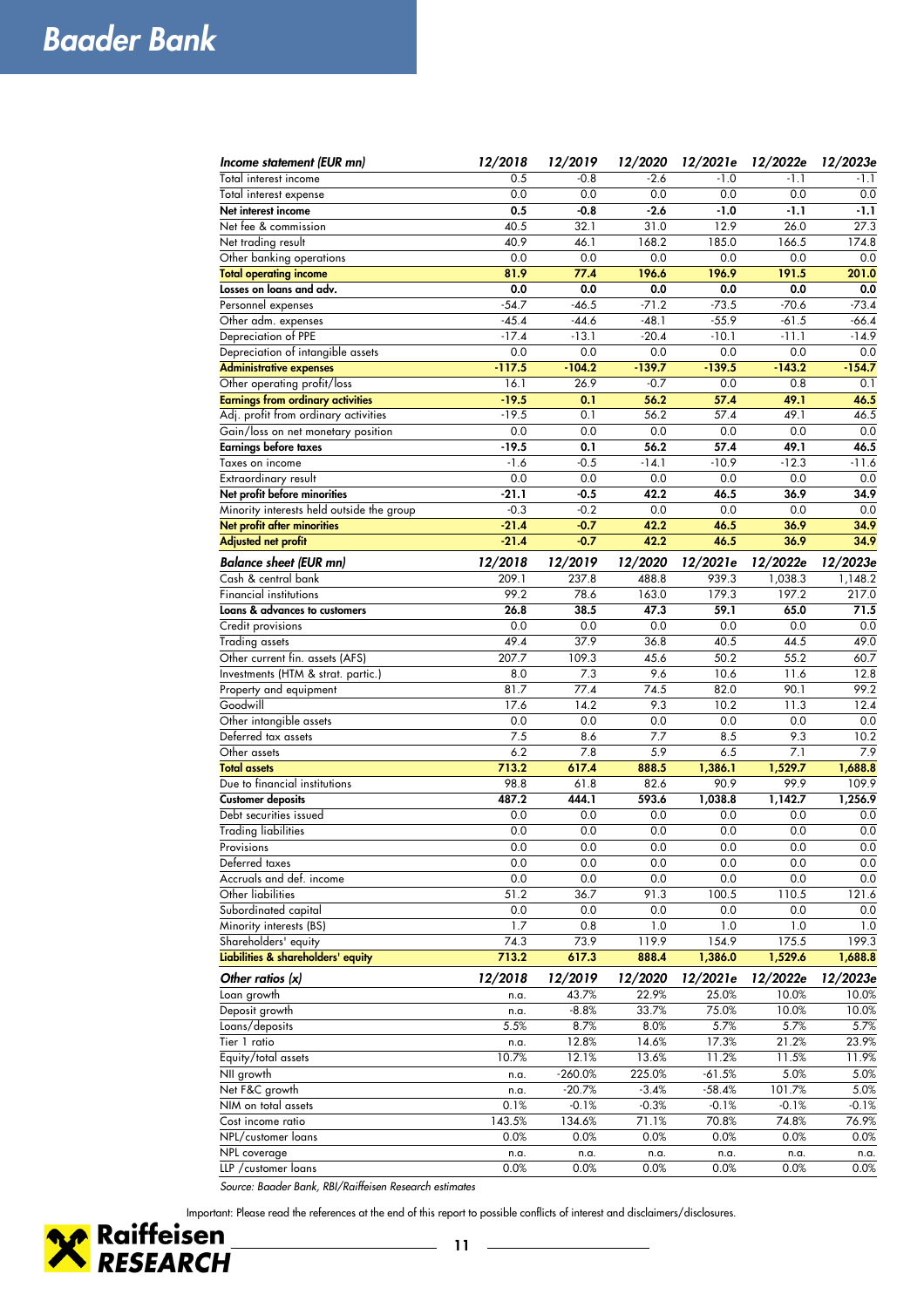### *SWOT Analysis*

#### *Strengths/Opportunities Weaknesses/Threats*

- Shareholder structure allowing for smooth adaption to the changing regulatory environment and competitive markets
- Integrated business model adequate to seize most benefits from the current market environment
- Dividend capacity owing to solid profitability outlook and negligible credit risks with a 5-6% yield
- As a banking partner for FinTechs well positioned to participate in the fast growing segment (incl. digital asset managers, Robo-advisory)
- Diversified operational model (even with non-core activities) enriching the revenue base

- Relatively high correlation of bank's profitability with the adverse market conditions
- Sharp reduction of market volatilities could be somewhat detrimental to ROE
- Return to monetary tightening cycle could dampen the growth of retail brokerage accounts and impact trading activitis
- Unforeseen regulatory risks

### *Fact Sheet*

#### *Company description Shareholder structure*

Baader Bank Group is a highly specialised German investment bank based in Unterschleißheim near Munich with more than 35 years of experience on the capital markets. The bank runs an integrated business model combining Market Making, Brokerage incl. Capital Markets, Asset Management, Banking and Research and as such offers trading, settlement and banking services. Germany is the core market and through its network of subsidiaries it is also present in the DACH region as well as in London and New York with a various number of international institutional clients.



| Income statement                        | 12/2020 | 12/2021e | 12/2022e | 12/2023e |
|-----------------------------------------|---------|----------|----------|----------|
| (EUR mn)                                |         |          |          |          |
| Net interest income                     | $-2.6$  | $-1.0$   | $-1.1$   | $-1.1$   |
| Net fee & commission                    | 31.0    | 12.9     | 26.0     | 27.3     |
| Losses on loans and adv.                | 0.0     | 0.0      | 0.0      | 0.0      |
| Earnings before taxes                   | 56.2    | 57.4     | 49.1     | 46.5     |
| Net profit after minorities             | 42.2    | 46.5     | 36.9     | 34.9     |
| Adjusted net profit after<br>minorities | 42.2    | 46.5     | 36.9     | 34.9     |
| <b>Balance sheet</b>                    | 12/2020 | 12/2021e | 12/2022e | 12/2023e |
| Customer loans                          | 47.3    | 59.1     | 65.0     | 71.5     |
| Customer deposits                       | 593.6   | 1,038.8  | 1,142.7  | 1,256.9  |
| Shareholders' equity                    | 119.9   | 154.9    | 175.5    | 199.3    |
| Total equity                            | 120.9   | 155.9    | 176.5    | 200.3    |
| <b>Ratios</b>                           | 12/2020 | 12/2021e | 12/2022e | 12/2023e |
| NPL/customer loans                      | 0.0%    | 0.0%     | 0.0%     | 0.0%     |
| Loans/deposits                          | 8.0%    | 5.7%     | 5.7%     | 5.7%     |
| Cost/income                             | 71.1%   | 70.8%    | 74.8%    | 76.9%    |

| Per share data            |      | 12/2020 12/2021e 12/2022e |          | 12/2023e |
|---------------------------|------|---------------------------|----------|----------|
| (EUR mn)                  |      |                           |          |          |
| EPS reported              | 0.92 | 1.00                      | 0.79     | 0.75     |
| Earnings per share (adj.) | 0.92 | 1.00                      | 0.79     | 0.75     |
| EPS growth                | n.a. | 8.4%                      | $-20.7%$ | $-5.4%$  |
| Book value per share      | 2.6  | 3.3                       | 3.8      | 4.3      |
| Dividend per share        | 0.08 | 0.35                      | 0.24     | 0.22     |
| Payout ratio              | 9.0% | 35.0%                     | 30.0%    | 30.0%    |
|                           |      |                           |          |          |

| Valuation (x)             | 12/2020 | 12/2021e | 12/2022e | 12/2023e |
|---------------------------|---------|----------|----------|----------|
| PE reported               | 4.90    | 6.51     | 7.73     | 8.17     |
| Adjusted PE               | 4.90    | 6.51     | 7.73     | 8.17     |
| Price book value          | 1.72    | 1.95     | 1.62     | 1.43     |
| Return on equity adjusted | 43.5%   | 33.8%    | 22.3%    | 18.6%    |
| Dividend yield            | 1.83%   | 5.38%    | 3.88%    | 3.67%    |
| Tier 1 ratio              | 14.6%   | 17.3%    | 21.2%    | 23.9%    |
| Equity/total assets       | 13.6%   | 11.2%    | 11.5%    | 11.9%    |
| Price/NAV                 | 1.87    | 2.09     | 1.73     | 1.52     |
| Equity/total assets       | 13.6%   | 11.2%    | 11.5%    | 11.9%    |

*Source: Baader Bank, RBI/Raiffeisen Research estimates*

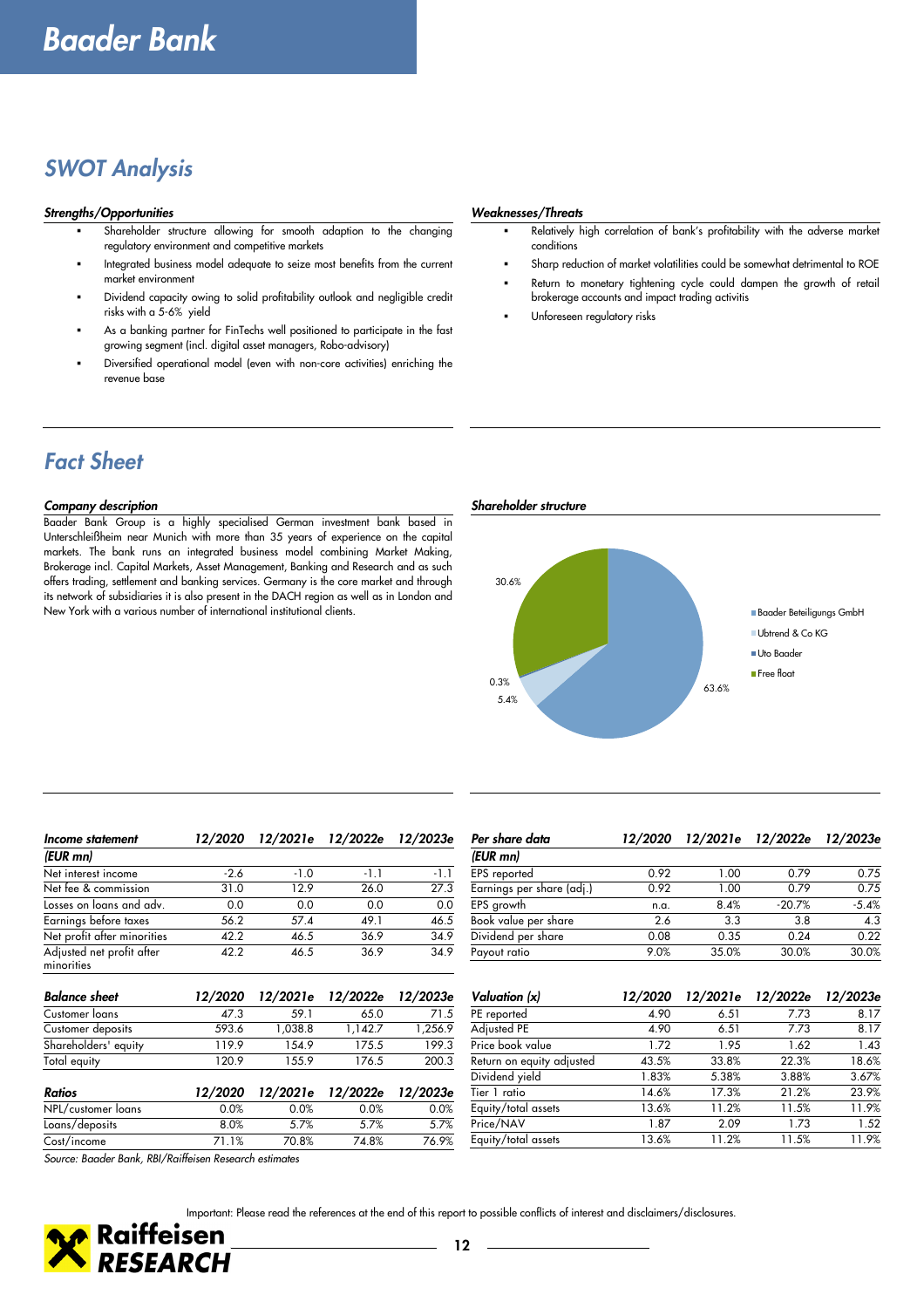#### *Publication schedule*

| <b>Date</b> | Publication                   |  |
|-------------|-------------------------------|--|
| 01.04.2022  | Annual report publication     |  |
| 28.04.2022  | Q1 Earnings release           |  |
| 07.07.2022  | <b>Annual General Meeting</b> |  |
| 28.07.2022  | Q2 Earnings release           |  |
| 27.10.2022  | Q3 Earnings release           |  |

#### *Recommendation history*

| 17.09.2021 (Initiation date) | Rating    | Target Price Prev. day's close |      | Upside | Analvst    |
|------------------------------|-----------|--------------------------------|------|--------|------------|
| 17.09.2021                   | Buy       | 10.30                          | 6.96 | 48.0%  | J. Sikimic |
| 18.01.2021                   | No Rating |                                | 5.55 |        | Sikimic    |

#### *Coverage universe recommendation overview*

The distribution of all recommendations relating to the 12 months prior to the publications date (column A), as well as the distribution of recommendations in the context of which services of investment firms set out in Sections A (investment services and activities) and B (ancillary services) of Annex I of Directive 2014/65/EU of the European Parliament and of the Council ("special services") have been provided in the past 12 months (column B).

|                            | Column A                                     | Column B                                                                   |
|----------------------------|----------------------------------------------|----------------------------------------------------------------------------|
| Investment recommendation  | Basis: All recommendations for all financial | Basis: Recommendations for financial                                       |
|                            |                                              | instruments (last 12 months) instruments of all issuers, for which special |
|                            |                                              | services were rendered in the last 12 months                               |
| <b>Buy recommendations</b> | 58.0%                                        | 61.1%                                                                      |
| Hold recommendations       | 24.2%                                        | 23.0%                                                                      |
| Sell recommendations       | 17.7%                                        | 1.5.9%                                                                     |





÷.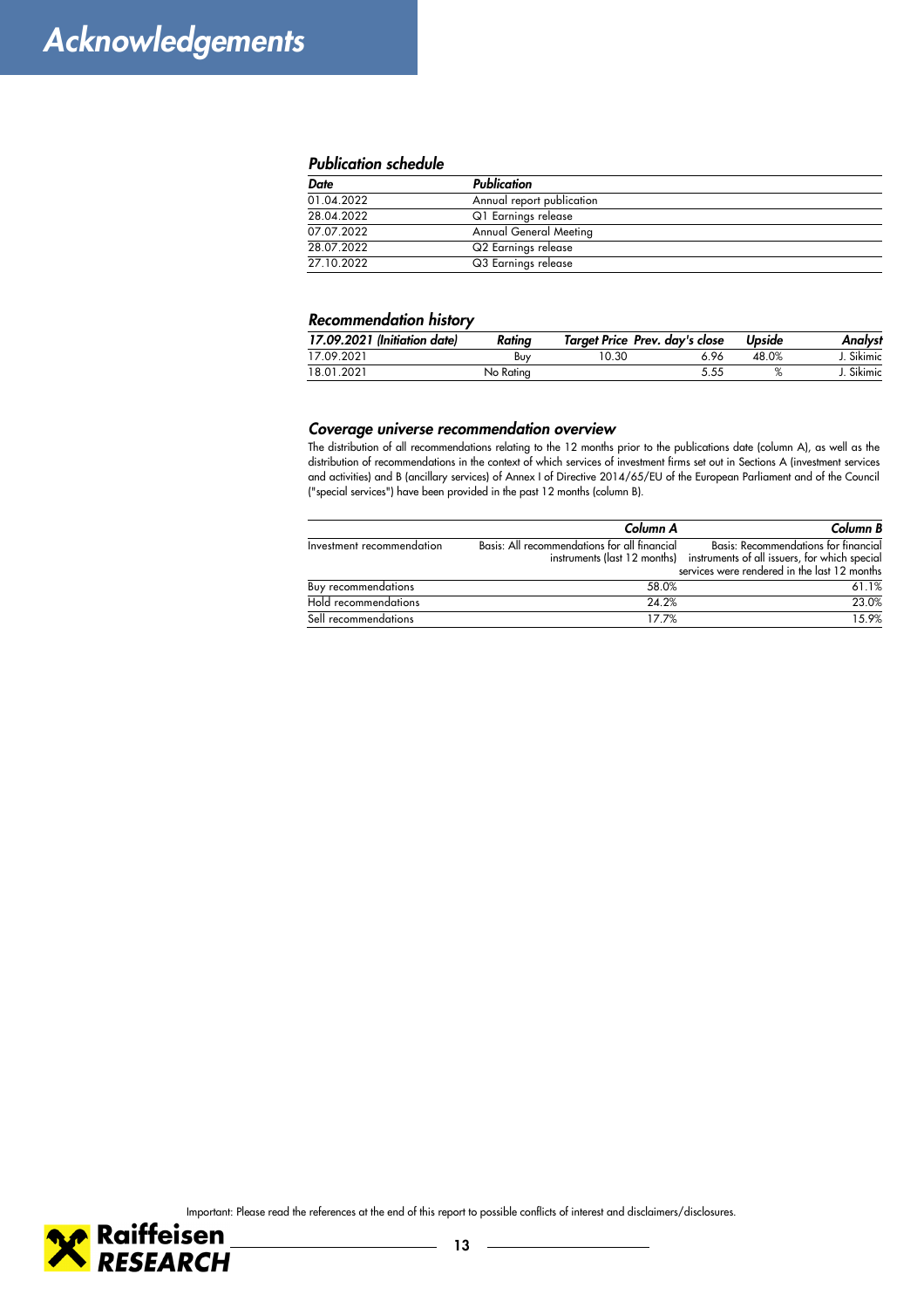Date of completion of this report: 23.03.2022 10:44 UTC+1 Date of email-distribution of this report: 23.03.2022 10:56 UTC+1

#### **DISCLAIMER FINANCIAL ANALYSIS**

Publisher and responsible for this publication: Raiffeisen Bank International AG (hereinafter "RBI")

RBI is a credit institution according to §1 of the Austrian Banking Act (Bankwesengesetz) with its registered office Am Stadtpark 9, 1030 Vienna, Austria. Raiffeisen Research is an organisational unit of RBI.

Supervisory authorities: As a credit institution (acc. to §1 Austrian Banking Act; Bankwesengesetz), RBI is subject to the supervision by the Austrian Financial Market Authority (FMA, Finanzmarktaufsicht), 1090 Vienna, Otto-Wagner-Platz 5, Austria and the National Bank of Austria (OeNB, Oesterreichische Nationalbank, 1090 Vienna, Otto-Wagner-Platz 3, Austria). Additionally, RBI is subject to the supervision by the European Central Bank (ECB), 60640 Frankfurt am Main, Germany, which undertakes such supervision within the Single Supervisory Mechanism (SSM), which consists of the ECB and the national responsible authorities (Council Regulation (EU) No 1024/2013 - SSM Regulation). Unless otherwise explicitly set out herein, references to legal acts refer to acts which have been enacted by the Republic of Austria.

This research report (hereinafter, "Report" or "Document") is for information purposes only and may not be reproduced or distributed to other persons without RBI's permission. This Document neither constitutes a solicitation of an offer nor is it a prospectus in the sense of the Regulation (EU) 2017/1129 (EU Prospectus Regulation) or the Austrian Stock Exchange Act 2018 (Börsegesetz 2018) or any other comparable foreign law.

Any investment decision in respect of securities, financial products or investments may only be made on the basis of (i) an approved and published prospectus or (ii) the complete documentation that will be or has been published in connection with the securities, financial products or investments in question, and must not be made on the basis of this Document. This Document does not constitute a personal recommendation in the sense of the Austrian Securities Supervision Act 2018 (Wertpapieraufsichtsgesetz 2018) to buy or sell financial instruments.

Neither this Document nor any of its components shall form the basis for any kind of contract or commitment whatsoever. This Document is not a substitute for the necessary advice on the purchase or sale of securities, investments or other financial products. In respect of the sale or purchase of securities, investments or financial products, a banking advisor may provide individualised advice which might be suitable for investments and financial products. This Document is fundamentally based on generally available information and not on any confidential information which the author that has prepared this Document has obtained exclusively on the basis of his/her client relationship with a third person. Unless otherwise expressly stated in this Document, RBI deems all of the information included herein to be reliable but does not make any warranties regarding its accuracy and completeness.

In emerging markets, there may be higher settlement and custody risk as compared to markets with an established infrastructure. The liquidity of stocks/financial instruments may be influenced by the number of market makers. Both of these circumstances may result in a higher risk in relation to the safety of the investments that will be, or may have been, made on the basis of the information contained in this Document. This Report constitutes the current judgment of the analyst as of the date of this Report and is subject to change without notice. It may be outdated by future developments, without the Document being changed or amended.

Unless otherwise expressly stated (www.raiffeisenresearch.com/special\_compensation), the analyst that has drafted (or contributed to) this Report, is not compensated by RBI for specific investment banking transactions. Compensation of the analyst or analysts of this Report is based (among other things) on the overall profitability of RBI, which includes, inter alia, earnings from investment banking and other transactions of RBI. In general, RBI prohibits its analysts and persons contributing to the Report to acquire securities or other financial instruments of any company which is covered by the analysts (and contributing persons), unless such acquisition is authorised by RBI's Compliance Department in advance.

RBI has established the following organisational and administrative agreements, including Chinese walls, to impede or prevent conflicts of interest in relation to recommendations: RBI has designated fundamentally binding confidentiality zones. Confidentiality zones are units within credit institutions, which are isolated from other units by organisational measures governing the exchange of information, because compliance-relevant information is continuously or temporarily processed in these zones. Compliance-relevant information must not leave a confidentiality zone and is to be treated as strictly confidential in internal business operations, including interaction with other units. This is not applicable to the transfer of information necessary for usual business operations. Such transfer of information is limited, however, to what is absolutely necessary (need-to-know principle). The exchange of compliance-relevant information between two confidentiality zones must only be conducted with the involvement of the Compliance Officer. RBI may have effected a proprietary transaction in any investments mentioned herein or in related investments and or may have a position or holding in such investments as a result. RBI may have acted, or might be acting, as a manager or co-manager in a public offering of any securities mentioned in this Report or in any related security.

#### **REGULATION NO 833/2014 CONCERNING RESTRICTIVE MEASURES IN VIEW OF RUSSIA'S ACTIONS DESTABILISING THE SITUATION IN UKRAINE**

Kindly note that research is done and recommendations are given only in respect of financial instruments which are not affected by the sanctions under EU regulation no 833/2014 as amended, i.e. financial instruments which have been issued before 1 August 2014. We may remind you that the acquisition of financial instruments with a term exceeding 30 days issued after 31 July 2014 is prohibited under EU regulation no 833/2014 as amended.

#### **RISK NOTIFICATION AND EXPLANATIONS**

No opinion is given with respect to such prohibited financial instruments. Figures on performance refer to the past. Past performance is not a reliable indicator for future results and developments of a financial instrument, a financial index or a securities service. This is particularly true in cases when the financial instrument, financial index or securities service has been offered for less than 12 months. In particular, this very short comparison period is not a reliable indicator for future results. Performance of a financial instrument, a financial index or a securities service is reduced by commissions, fees and other charges, which depend on the individual circumstances of the investor. The return on an investment can rise or fall due to exchange rate fluctuations. Forecasts of future performance are based solely on estimates and assumptions. Actual future performance may deviate from the forecast. Consequently, forecasts are not a reliable indicator for future results and development of a financial instrument, a financial index or a securities service.

#### **Please follow this link for viewing RBI's concepts & methods: https://equityresearch.rbinternational.com/concepts.php Please follow this link for viewing RBI's distribution of recommendations: https://equityresearch.rbinternational.com/distribution.php**

#### **RBI's RATING AND RISK CLASSIFICATION SYSTEM**

Risk ratings: indicators of potential price fluctuations are: low, medium, high. Risk ratings take into account volatility. Fundamental criteria might lead to a change in the risk classification. The classification may also change over the course of time. Investment rating: Investment ratings are based on expected total return within a 12-month period from the date of the initial rating.

**Buy:** Buy stocks are expected to have a total return of at least 15% (for low and medium volatility risk stocks; 20% for stocks with a high volatility risk) and are the most attractive stocks in the coverage universe of RBI in a 12 month horizon.

**Hold:** Hold stocks are expected to deliver a positive total return of up to 15% (for low and medium volatility risk stocks; 20% for stocks with a high volatility risk) within a 12-month period.

**Reduce:** Reduce stocks are expected to achieve a negative total return up to -10% within a 12-month period.

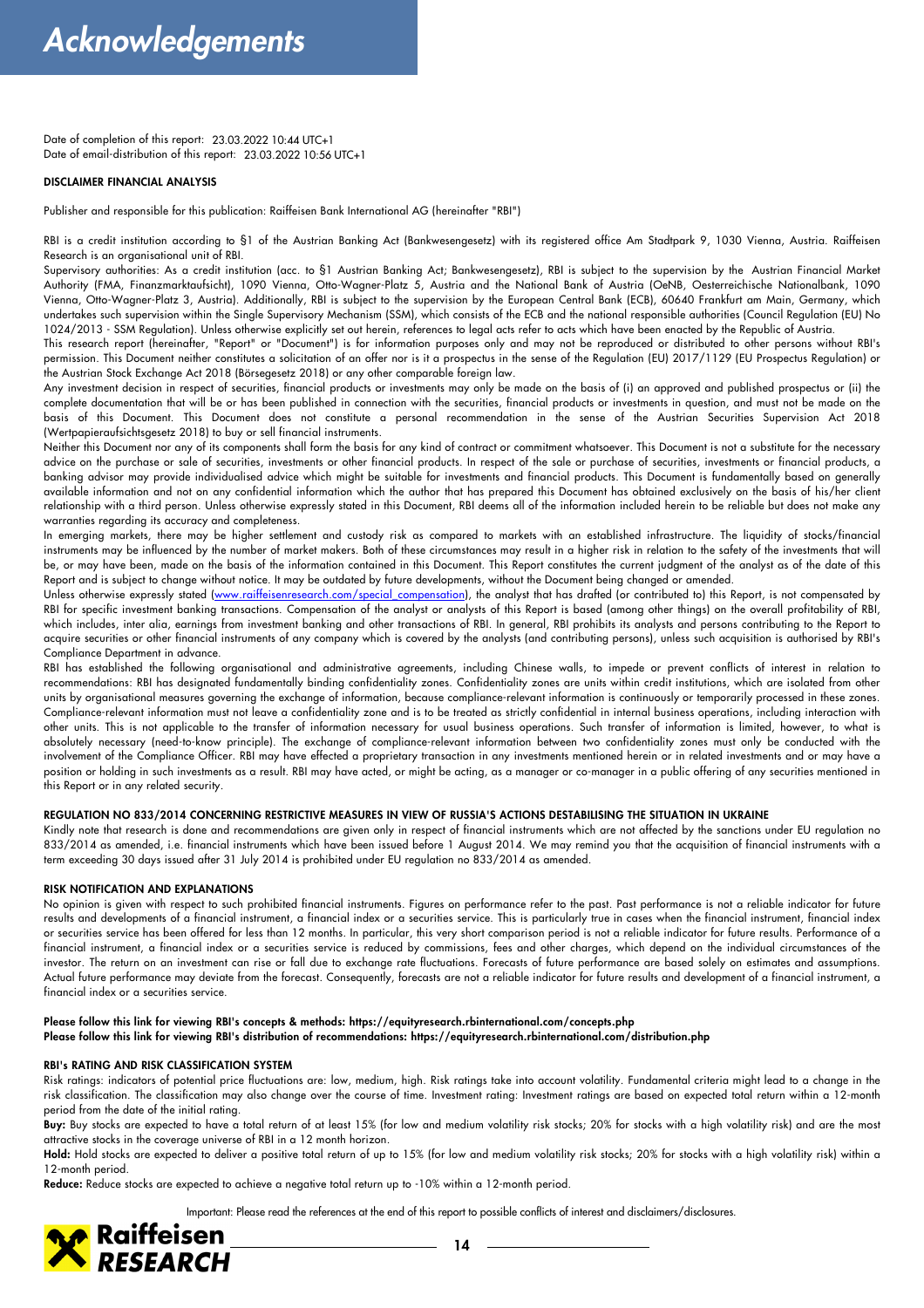**Sell:** Sell stocks are expected to post a negative total return of more than -10% within a 12-month period.

UR: The recommendation and/or the target price and/or financial estimates are under review.

**Suspended:** No further research for a certain stock will be published for the time being.

Price targets are determined by the fair value derived from commonly used valuation methods (inter alia peer group comparison, DCF model and/or dividend discount). Other fundamental factors (M&A activities, capital markets transactions, share buybacks, sector sentiment etc.) are taken into account as well. Upon the release of a Report, investment ratings are determined by the ranges described above. Interim deviations from the above mentioned ranges will not cause a change in the recommendation automatically but will become subject to review. Save as otherwise stated, the indicated prices are the closing prices of the relevant stock exchanges as available at 6.30 a.m. as of the date of this Report. Indicated prices refer to the stock exchange according to the Bloomberg/Reuters code stated. Research reports are updated at least annually unless the coverage of a stock has been terminated or temporarily suspended in the meantime.

#### **Disclosure und Regulation (EU) No 596/2014**

1. RBI or a natural person involved in the preparation of the financial analysis owns a net long or short position exceeding the threshold of 0.5% of the total issued share capital of the issuer; in the case the threshold is exceeded a statement to that effect specifying whether the net position is long or short is provided.

2. The issuer holds more than 5% of the entire issued share capital of RBI.

3. RBI or one of its affiliated legal entities is a market maker or specialist or designated sponsor or stabilisation manager or liquidity provider in the financial instruments of the issuer.

4. During the last 12 months, RBI or one of its affiliated legal entities played a major role or was co-leader (e.g. as lead manager or co-lead manager) in any publicly disclosed offer of financial instruments of the issuer.

5. An agreement relating to the provision of services of investment firms set out in Sections A (investment services and activities) and B (ancillary services) of Annex I of Directive 2014/65/EU of the European Parliament and of the Council has been in effect during the previous 12 months between RBI or one of its affiliated legal entities and the issuer or such agreement has given rise during the same time period to the payment of a compensation or to the promise to get compensation paid for such services; in such cases, a disclosure will only be made if it would not entail the disclosure of confidential commercial information.

6. RBI or one of its affiliated legal entities has entered into an agreement with the issuer on the provision of investment recommendations.

7. The responsible analyst or a person involved in the production of the financial analysis or a natural person from Raiffeisen Research owns financial instruments of the issuer which she/he analyses.

8. The responsible analyst or a person involved in the production of the financial analysis is a member of the executive board, the board of directors or supervisory board of the issuer which she/he analyses.

9. The responsible analyst or a natural or legal person involved in the production of the financial analysis, received or acquired shares in the issuer she/he analyses prior to the public offering of such shares. The price at which the shares were acquired and the date of acquisition will be disclosed.

10. The compensation of the responsible analyst or a natural or legal person involved in the production of the financial analysis is (i) linked to the provision of services of investment firms set out in Sections A (investment services and activities) and B (ancillary services) of Annex I of Directive 2014/65/EU of the European Parliament and of the Council provided by RBI or one of its affiliated legal entities resp. is (ii) linked to trading fees, that RBI or one of its affiliated legal entities receives.

#### Applicable disclosures: 6

If not already disclosed in 1-10: RBI or one of its affiliated legal entities resp. the relevant analyst or a natural or legal person involved in the production of the financial analysis discloses all relationships, circumstances or interests that may reasonably be expected to impair the objectivity of the financial analysis, or which represent a substantial conflict of interest concerning any financial instrument or the issuer to which the recommendation directly or indirectly relates. The relationships, circumstances or interests include for example significant financial interests with respect to the issuer or other received incentives for taking into consideration third party interests. Interests or conflict of interests (as described in the preceding paragraph) of persons belonging to one of RBI´s affiliated legal entities are known or could reasonably have been known to the persons involved in the production of the financial analysis. The same applies to interests or conflict of interests of persons who, although not involved in the production of the financial analysis, have or could reasonably be expected to have access to the financial analysis prior to its publication.

#### **SPECIAL ADDITIONAL REGULATIONS FOR THE UNITED STATES OF AMERICA:**

This report and any recommendation (including any opinion, projection, forecast or estimate; hereinafter referred to as "Report" or "Document") contained herein have been prepared by Raiffeisen Bank International AG (a non-US affiliate of RB International Markets (USA) LLC) or any of its affiliated companies (Raiffeisen Bank International AG shall hereinafter be referred to as "RBI") and are distributed in the United States by RBI´s corporate subsidiary, RB International Markets (USA) LLC ("RBIM"), a broker-dealer registered with FINRA® and RBI. This Report constitutes the current judgment of the author as of the date of this Report and is subject to change without notice. RBI and/or its employees have no obligation to update, modify or amend or otherwise notify a recipient of this Report if the information or recommendation stated herein changes or subsequently becomes inaccurate. The frequency of subsequent reports, if any, remains in the discretion of the author and RBI. This Report was prepared outside the United States by one or more analysts who may not have been subject to rules regarding the preparation of reports and the independence of research analysts comparable to those in effect in the United States. The research analyst or analysts who prepared and identified on the cover of this research report (i) are not registered or qualified as research analysts with the Financial Industry Regulatory Authority ("FINRA") in the United States, and (ii) are not allowed to be associated persons of RBIM and are therefore not subject to FINRA regulations, including regulations related to the conduct or independence of research analysts.

The research analyst or analysts identified on the cover of this report certify that (i) the views expressed in the research report accurately reflect his or her respective personal views about any and all of the subject securities or issuers; and (ii) no part of his or her respective compensation was, is, or will be, directly or indirectly, related to the recommendation or views expressed by him or her in the research report.

#### **RBI´S RATING AND RISK CLASSIFICATION SYSTEM (PLEASE CONSIDER THE DEFINITION GIVEN BEFORE)**

This Report does not constitute an offer to purchase or sell securities and neither shall this Report nor anything contained herein form the basis of, or be relied upon in connection with, any contract or commitment whatsoever. The information contained herein is not a complete analysis of every material fact regarding the respective company, industry or security. This Report may contain forward-looking statements, which involve risks and uncertainties, does not guarantee future performances whatsoever and is, accordingly, subject to change. Though the information and opinions contained in this Report are based on sources believed to be reliable, neither RBI nor RBIM has independently verified the facts, assumptions and estimates contained in this report. Accordingly, no representation or warranty, expressed or implied, is made to, and reliance should not be placed on, the fairness, accuracy, completeness or correctness of the information and opinions contained in this Report. Although the opinions and estimates stated reflect the current judgment of RBI and RBIM, opinions and estimates are subject to change without notice. This Report is being furnished to you for informational purposes only and investors should consider this Report as only a single factor in making their investment decision. Investors must make their own determination of the appropriateness of an investment in any securities referred to in this Report based on the tax, or other considerations applicable to such investor and its own investment strategy.

#### **INVESTMENT RISK**

Important: Please read the references at the end of this report to possible conflicts of interest and disclaimers/disclosures.<br>
15 Investments in securities generally involve various and numerous risks and may even result in the complete loss of the invested capital. This Report does not take into

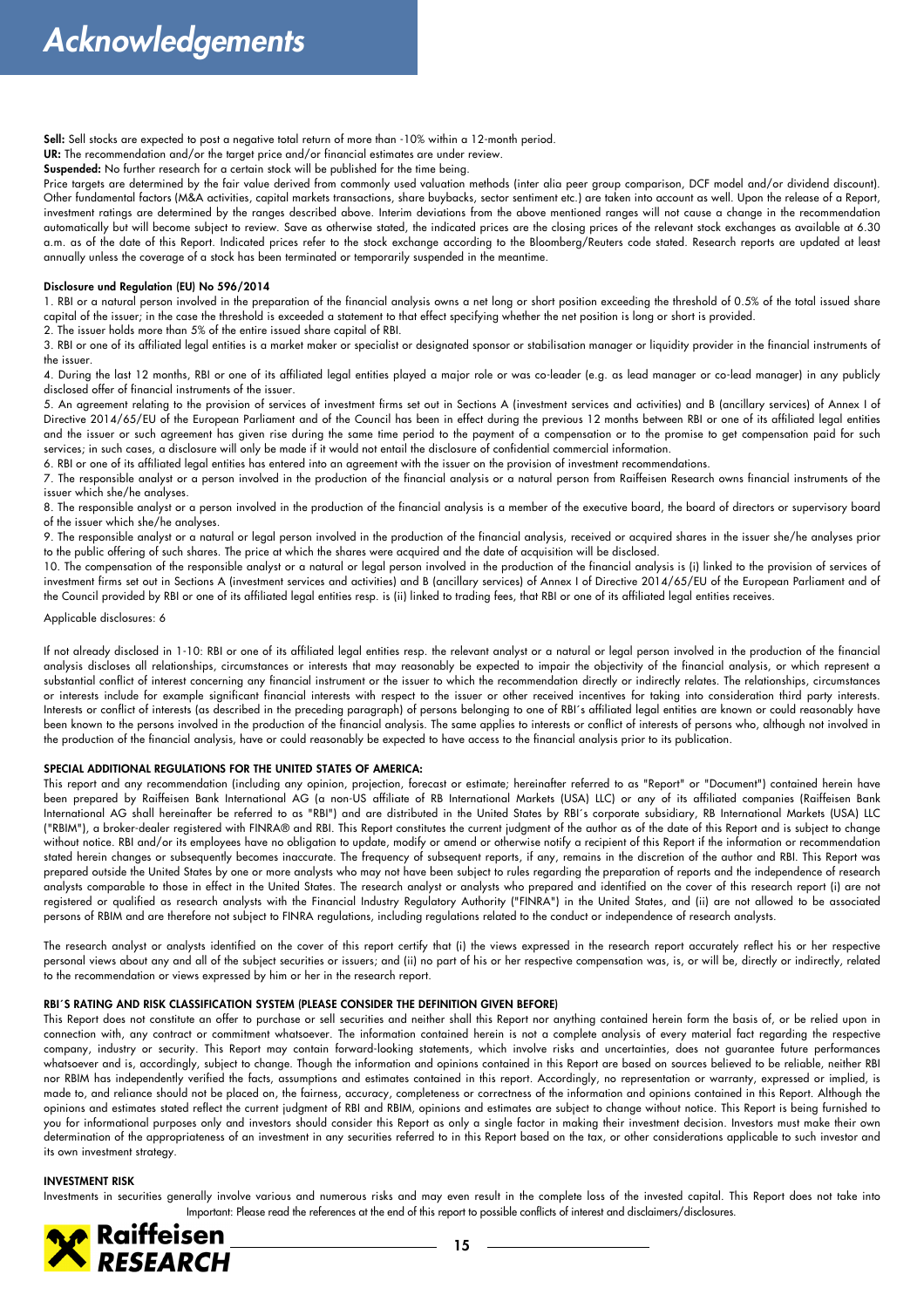account the investment objectives, financial situation or particular needs of any specific client of RBIM. Before making an investment decision on the basis of this Report, the recipients of this Report should consider whether this Report or any information contained herein are appropriate or suitable with regard to their own investment needs, objectives and suitability. Any recommendation contained in this Report may not be suitable for all investors. Past performance of securities and other financial instruments are not indicative of future performance. RBIM can be neither a price guarantor nor an insurer of market conditions.

Given the cyclical nature of the banking sector in which this company, Baader Bank, operates, banking can be one of the most volatile industries within the financial sector. However, also other financial companies (insurances, stock exchanges, asset management operations) can be regarded as volatile. The main risks are the overall health of the global economy as well as the macroeconomic conditions of the countries the companies operate in. This also includes currency, interest rate and political risks. The risk of natural catastrophes and investment related risks are among industry specific risks. In addition, changes in the regulatory environment may limit the scope and profitability of the business and require additional expenditures or capital. Finally, given the volatility in asset prices, currencies and interest rates, it is crucial to evaluate counterparty risk to mitigate default risk.

This Report may cover numerous securities, some of which may not be qualified for sale in certain states and may therefore not be offered to investors in such states. This Document should not be construed as providing investment advice. Investing in non-U.S. securities, including ADRs, involves significant risks such as fluctuation of exchange rates that may have adverse effects on the value or price of income derived from the security. Securities of some foreign companies may be less liquid and prices more volatile than securities of U.S. companies. Securities of non-U.S. issuers may not be registered with or subject to Securities and Exchange Commission reporting requirements; therefore, information regarding such issuers may be limited. Securities which are not registered in the United States may not be offered or sold, directly or indirectly, within the United States or to U.S. persons (within the meaning of Regulation S under the Securities Act of 1933 [the ´Securities Act´]), except pursuant to an exemption under the Securities Act. This Report and the contents therein are the copyright product, and property of, RBIM or RBI. It is intended solely for those to whom RBIM directly distributes this Report. Any reproduction, republication dissemination, and/or other use of this Report by any recipient of it, or by any third party, without the express written consent of RBIM, is strictly prohibited.

**U.S. persons receiving the research and wishing to effect any transactions in any security discussed in the Report should do so through RBIM, and not the issuer of the research. RBIM can be reached at 1177 Avenue of the Americas, 5th Floor, New York, NY 10036, 212-600-2588.**

#### **SPECIAL ADDITIONAL REGULATIONS FOR THE UNITED STATES OF AMERICA REGARDING ANY MATERIALS DISCUSSING RUSSIAN EQUITIES (HEREINAFTER REFERRED TO AS "RUSSIAN EQUITIES MATERIALS")**

Any Russian Equities Materials are distributed for informational purposes only and do not constitute a solicitation for, or an offer to buy, any of the financial instruments discussed. The Russian Equities Materials do not provide financial analysis, do not constitute investment advice and are not intended to provide a sufficient basis on which to make an investment decision. The Russian Equities Materials have not been prepared by financial analysts in accordance with the legal and regulatory rules applicable to research reports as stipulated under US law. The author(s) of the Russian Equities Materials has(have) not necessarily complied with the legal and regulatory rules concerning analyst independence as stipulated under US law, and its author(s) is(are) only paid a salary and not any form of transaction-action based compensation, directly or indirectly. The author(s) of the Russian Equities Materials may be contacted solely to answer questions concerning their content, but will not solicit or accept orders for any financial instruments. Opinions, projections, forecasts and estimates in this report referring to any Russian Equities Materials constitute the current judgement of the author(s) as of the date of this report and are subject to change without notice. RBI and its affiliated companies and employees have no obligation to update, modify or amend or to otherwise notify a recipient in the event that any matter stated herein, or any opinion, projection, forecast or estimate set forth herein changes or subsequently becomes inaccurate. Facts and views presented in the Russian Equities Materials have not been reviewed by, and may not reflect information known to, other professionals of RBI. RB International Markets (USA) LLC assumes responsibility for the content of the Russian Equities Materials. U.S. persons receiving the Russian Equities Materials and wishing to effect any transactions in any security discussed in the Russian Equities Materials should contact RB International (USA) LLC, and not the respective author(s) of the Russian Equities Materials.

RBI is a stock corporation, incorporated under the laws of the Republic of Austria and registered in the companies register of the commercial court in Vienna, Austria. The principal executive office of RBI is at, Am Stadtpark 9, 1030 Vienna, Austria. The shares of RBI are listed on the Vienna stock exchange (ISIN: AT0000606306 / Vienna Stock Exchange; ticker RBI AV). RBI is a corporate investment bank and domiciled in Austria. For many years RBI has been operating in Central and Eastern Europe (CEE), where it maintains a network of subsidiary banks, leasing companies and numerous financial service providers in several markets. As a result of its position within Austria and CEE, RBI has an established course of dealing, stretching in some cases over many decades, with participants in the following industries: oil & gas, technology, utilities, real estate, telecommunications, financials, basic materials, cyclical and noncyclical consumers, healthcare and industrials. It strives to offer a wide spectrum of services and products including services and products associated with stock, derivatives, and equity capital transactions. RBI´s institutional equity research department covers Austrian and Eastern European companies from the business fields: utilities, information technology, banks, insurance, transportation & logistics, real estate, capital goods, construction & building materials, basic materials, oil & gas, consumer staples and consumer cyclicals, communication.

Supervisory authorities: Austrian Financial Market Authority (FMA), 1090 Vienna, Otto-Wagner-Platz 5, Austria and Oesterreichische Nationalbank, 1090 Vienna, Otto-Wagner Platz 3, Austria, as well as the European Central Bank (ECB), 60640 Frankfurt am Main, Germany, the latter within the context of the Single Supervisory Mechanism (SSM), which consists of the ECB and the national responsible authorities (Council Regulation (EU) No 1024/2013 of the Council of the European Union).

#### **DISCLOSURE ASPECTS**

The following disclosures apply to the security when stated under the applicable disclosures section (RB International Markets (USA) LLC is hereinafter being referred to as "RBIM"):

21. RBIM, or an affiliate, has acted as manager, co-manager, or underwriting participant of a public offering for this company in the past 12 months.

22. RBIM, or an affiliate, has performed investment banking, capital markets, or other comparable services for this company or its officers in the past 12 months.

23. RBIM, or an affiliate, expects to receive or intends to seek compensation for investment banking services from the subject company in the next 3 months.

24. Securities, or derivatives thereof, of this company are owned either directly by the securities analyst or an affiliate, covering the stock, or a member of his/her team, or indirectly by the household family members.

25. An officer, or a household family member of an officer, of RBIM, or an affiliate, is a director or an officer of the company.

26. RBIM, or an affiliate, beneficially owns 1% or more of any class of this company(ies) common equity.

Applicable disclosures: No disclosures

RBIM´s ultimate parent company is Raiffeisen Bank International AG ("RBI"). Although RBI or its affiliated entities may have concluded transactions for products or services (including but not limited to investment banking services) with the subject company, Baader Bank, or companies in the past 12 months, no employee of RBI or of its affiliates has the ability to influence the substance of the research reports prepared by the research analysts of RBI. RBIM is a broker-dealer registered with the SEC, FINRA and SIPC.

#### **SPECIAL REGULATIONS FOR THE UNITED KINGDOM OF GREAT BRITAIN AND NORTHERN IRELAND (UK)**

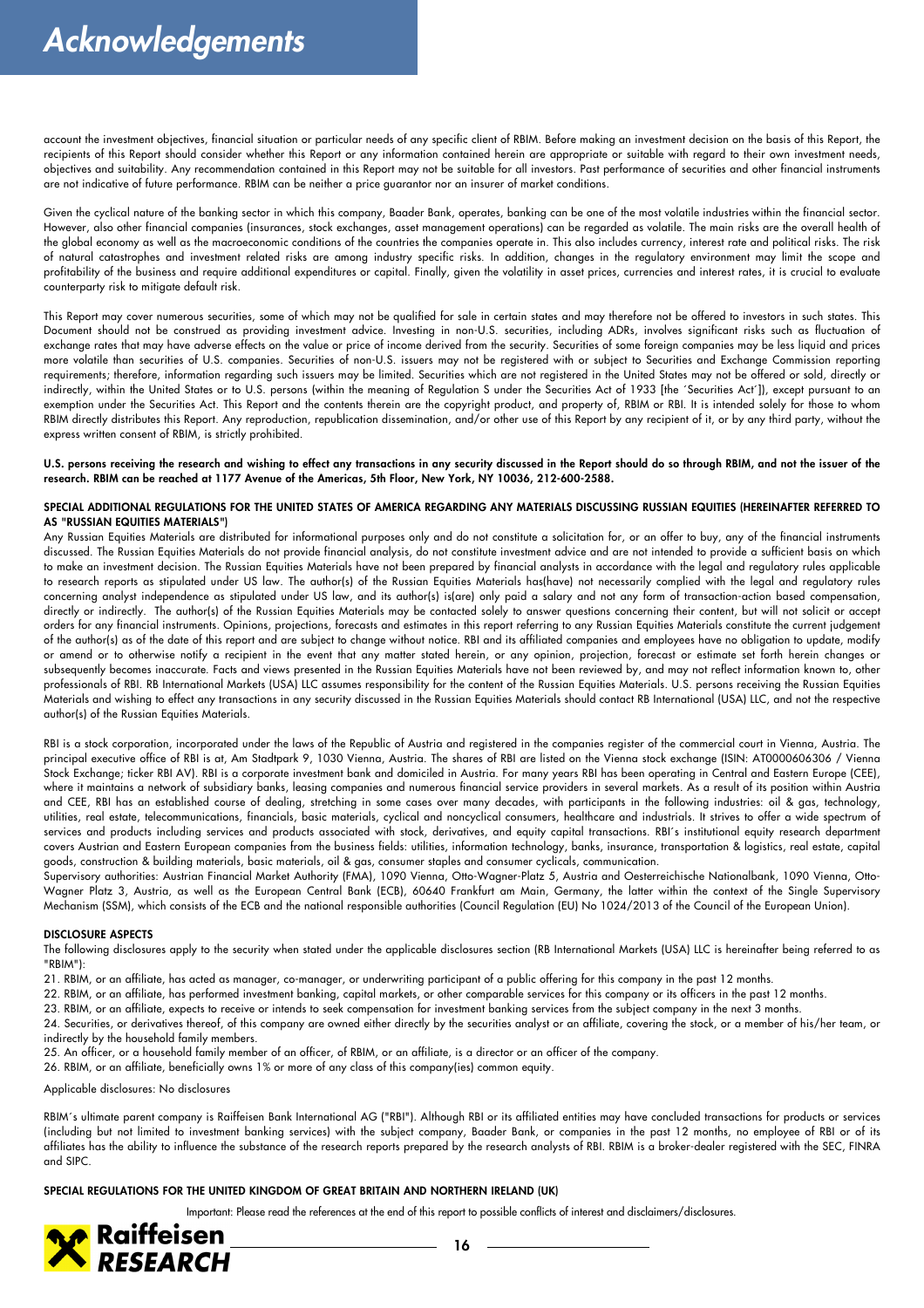This Document does neither constitute a public offer in the meaning of the Regulation (EU) 2017/1129 ("EU Prospectus Regulation") nor a prospectus in the meaning of the EU Prospectus Regulation or of the Austrian Stock Exchange Act 2018 (Börsegesetz 2018). Furthermore this Document is not intended to recommend the purchase or the sale of securities or investments in the meaning of the Austrian Securities Supervision Act 2018 (Wertpapieraufsichtsgesetz 2018). This Document does not replace the necessary advice concerning the purchase or the sale of securities or investments. For any advice concerning the purchase or the sale of securities of investments kindly contact Raiffeisen Bank International AG (Equity Sales). Special regulations for the United Kingdom of Great Britain and Northern Ireland (UK): this Document has either been approved or issued by RBI in order to promote its investment business. Raiffeisen Bank International AG ("RBI"), London Branch is authorised by the Austrian Financial Market Authority and subject to limited regulation by the Financial Conduct Authority ("FCA"). Details about the extent of its regulation by the FCA are available on request. This Document is not intended for investors who are Retail Customers within the meaning of the FCA rules and should therefore not be distributed to them. Neither the information nor the opinions expressed herein constitute or are to be construed as an offer or solicitation of an offer to buy (or sell) investments. RBI may have effected an Own Account Transaction within the meaning of FCA rules in any investment mentioned herein or related investments and or may have a position or holding in such investments as a result. RBI might have acted, or might be acting, as a manager or co-manager of a public offering of any securities mentioned in this Report or in any related security.

#### **INFORMATION REGARDING THE PRINCIPALITY OF LIECHTENSTEIN**

COMMISSION DIRECTIVE 2003/125/EC of 22 December 2003 implementing Directive 2003/6/EC of the European Parliament and of the Council as regards the fair presentation of investment recommendations and the disclosure of conflicts of interest has been incorporated into national law in the Principality of Liechtenstein by the Finanzanalyse-Marktmissbrauchs-Verordnung.

If any term of this disclaimer is found to be illegal, invalid or unenforceable under any applicable law, such term shall, insofar as it is severable from the remaining terms, be deemed omitted from this disclaimer; it shall in no way affect the legality, validity or enforceability of the remaining terms.

#### **Imprint**

#### **Information requirements pursuant to the Austrian E-Commerce Act**

Raiffeisen Bank International AG Registered Office: Am Stadtpark 9, 1030 Vienna Postal address: 1010 Vienna, POB 50 Phone: +43-1-71707-0; Fax: + 43-1-71707-1848 Company Register Number: FN 122119m at the Commercial Court of Vienna VAT Identification Number: UID ATU 57531200 Austrian Data Processing Register: Data processing register number (DVR): 4002771 S.W.I.F.T.-Code: RZBA AT WW

Supervisory Authorities: Supervisory authority: As a credit institution (acc. to §1 Austrian Banking Act; Bankwesengesetz) Raiffeisen Bank International AG is subject to the supervision by the Austrian Financial Market Authority (FMA, Finanzmarktaufsicht) and the National Bank of Austria (OeNB, Oesterreichische Nationalbank). Additionally, RBI is subject to the supervision by the European Central Bank (ECB), which undertakes such supervision within the Single Supervisory Mechanism (SSM), which consists of the ECB and the national responsible authorities (Council Regulation (EU) No 1024/2013 - SSM Regulation). Unless set out herein explicitly otherwise, references to legal norms refer to norms enacted by the Republic of Austria.

Membership: Austrian Federal Economic Chamber, Federal Bank and Insurance Sector, Raiffeisen Association

#### **Statement pursuant to the Austrian Media Act**

Publisher and editorial office of this publication: Raiffeisen Bank International AG, Am Stadtpark 9, A-1030 Vienna

Media Owner of this publication: Raiffeisen Research - Verein zur Verbreitung von volkswirtschaftlichen Analysen und Finanzmarktanalysen, Am Stadtpark 9, A-1030 Vienna

Executive Committee of Raiffeisen Research - Verein zur Verbreitung von volkswirtschaftlichen Analysen und Finanzmarktanalysen: Mag. Peter Brezinschek (Chairman), Mag. Helge Rechberger (Vice-Chairman)

Raiffeisen Research - Verein zur Verbreitung von volkswirtschaftlichen Analysen und Finanzmarktanalysen is constituted as state-registered society. Purpose and activity are (inter alia), the distribution of analysis, data, forecasts and reports and similar publications related to the Austrian and international economy as well as financial markets. Basic tendency of the content of this publication

Presentation of activities of Raiffeisen Bank International AG and its subsidiaries in the area of conducting analysis related to the Austrian and international economy as well as the financial markets.

Publishing of analysis according to various methods of analyses covering economics, interest rates and currencies, government and corporate bonds, equities as well as commodities with a regional focus on the euro area and Central and Eastern Europe under consideration of the global markets.

Producer of this publication: Raiffeisen Bank International AG, Am Stadtpark 9, A-1030 Vienna